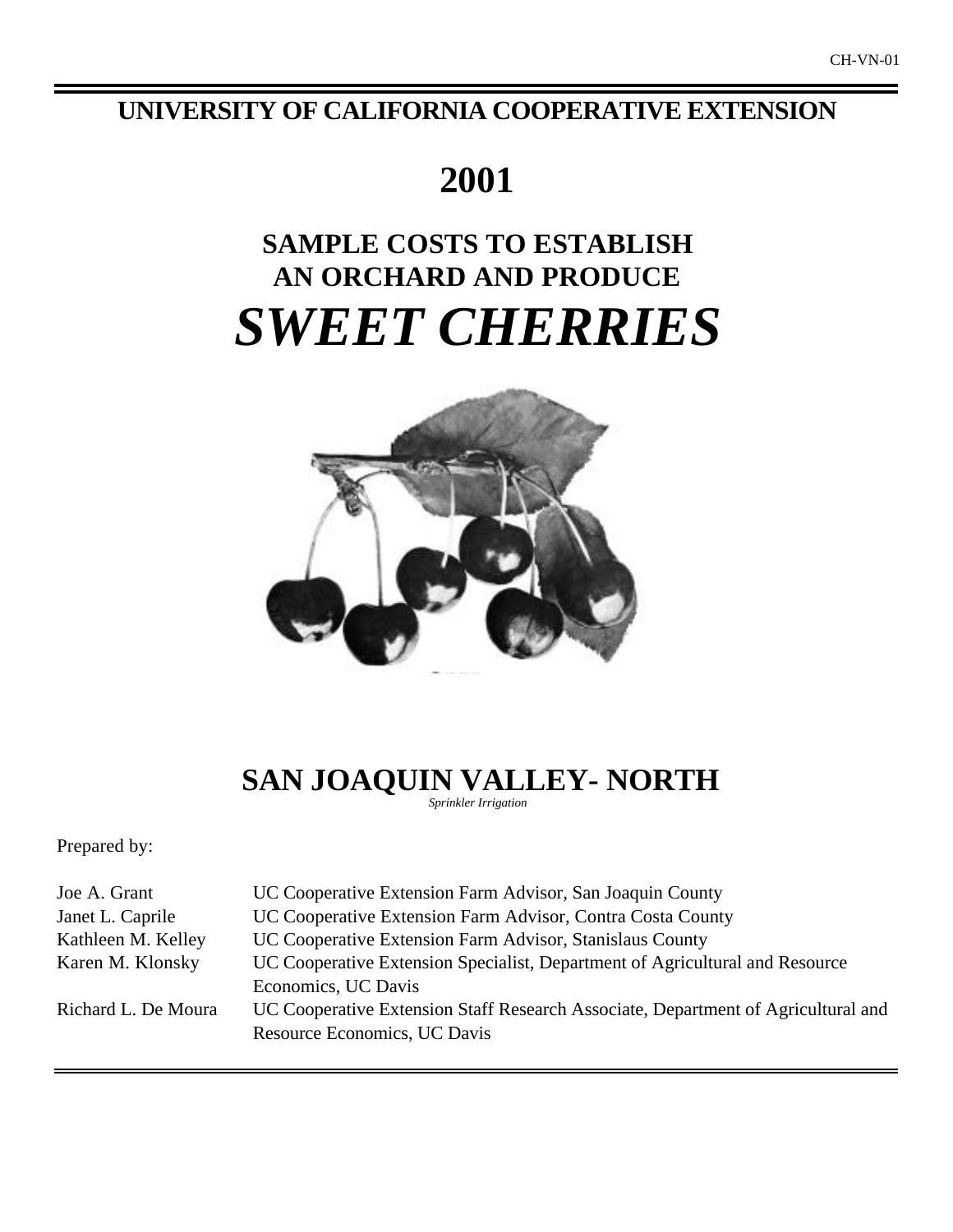## **SAMPLE COST TO ESTABLISH a CHERRY ORCHARD and PRODUCE SWEET CHERRIES San Joaquin Valley – North 2001**

## **CONTENTS**

| Table 5. WHOLE FARM EQUIPMENT, INVESTMENT, AND BUSINESS OVERHEAD COSTS15 |  |
|--------------------------------------------------------------------------|--|
|                                                                          |  |
|                                                                          |  |

## **INTRODUCTION**

The sample costs to establish a cherry orchard and produce sweet cherries under sprinkler irrigation in the northern San Joaquin Valley are presented in this study. This study is intended as a guide only, and can be used to make production decisions, determine potential returns, prepare budgets and evaluate production loans. Practices described are based on those production practices considered typical for the crop and area, but will not apply to every situation. Sample costs for labor, materials, equipment and custom services are based on current figures. A blank column, "*Your Costs*", in Tables 2 and 3 is provided to enter your costs.

The hypothetical farm operation, production practices, overhead, and calculations are described under the assumptions. For additional information or an explanation of the calculations used in the study call the Department of Agricultural and Resource Economics, University of California, Davis, (530) 752-3589 or your local UC Cooperative Extension office.

Sample Cost of Production Studies for many commodities are available and can be requested through the Department of Agricultural and Resource Economics, UC Davis, (530) 752-1515. Current studies can be downloaded from the department website at http://coststudies.ucdavis.edu or obtained from selected county UC Cooperative Extension offices.

The University of California, in accordance with applicable Federal and State law and University policy, does not discriminate on the basis of race, color, national origin, religion, sex, disability, age, medical condition (cancer–related), ancestry, marital status, citizenship, sexual orientation, or status as a Vietnam-era veteran or special disabled veteran Inquiries regarding the University's nondiscrimination policies may be directed to the Affirmative Action Director, University of<br>California, Agriculture and Natural Resources, 1111 Franklin, 6<sup>th</sup>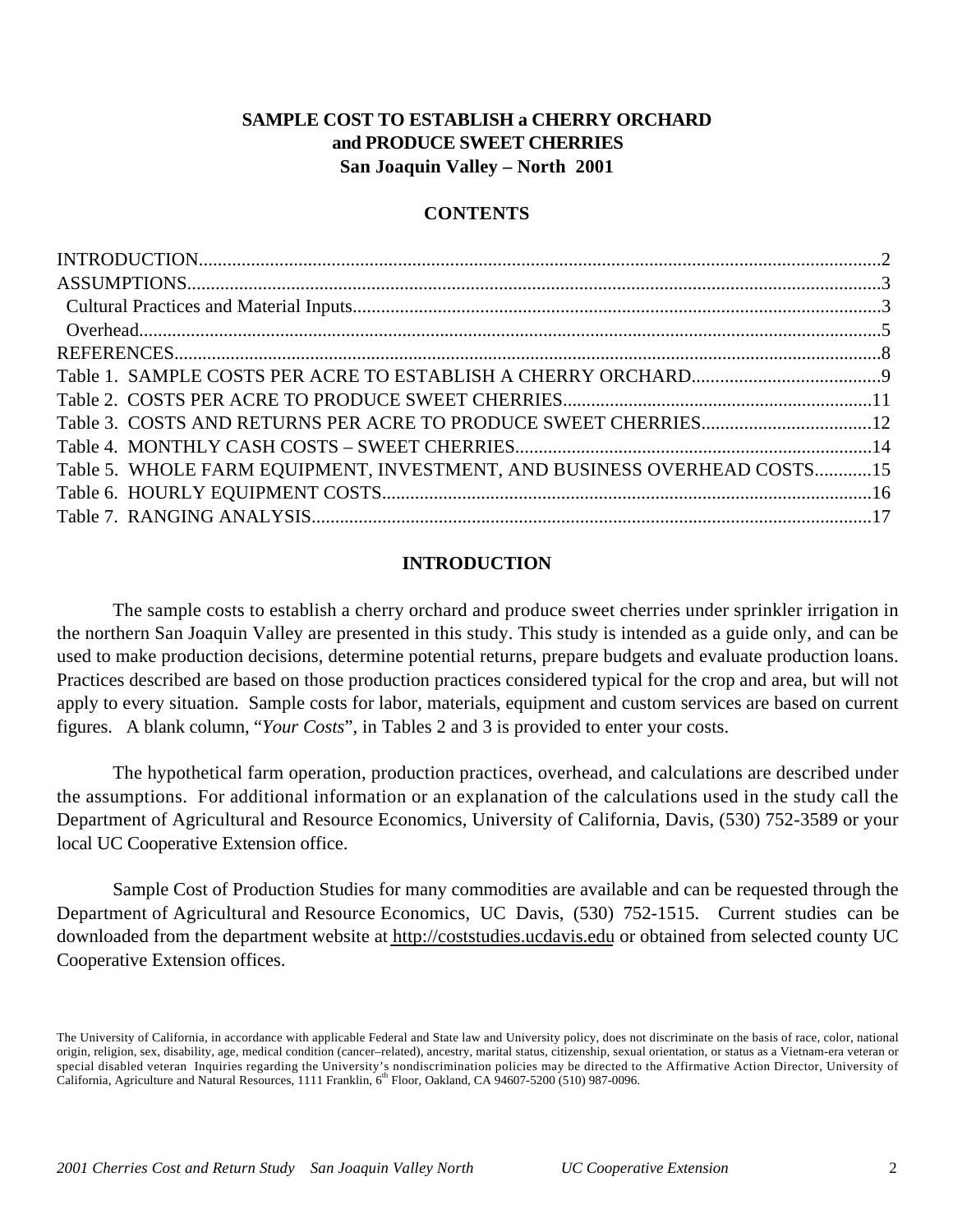## **ASSUMPTIONS**

The assumptions pertain to sample costs to establish a cherry orchard and produce sweet cherries in the northern San Joaquin Valley. Practices described are not University of California recommendations, but represent production practices and materials considered typical of a well managed orchard. The costs, materials, and practices shown in this study may not be applicable to all situations.Establishment and cultural practices vary by grower and region and the variations can be significant. The costs are on shown on an annual, per acre basis. *The use of trade names in this report does not constitute an endorsement or recommendation by the University of California nor is any criticism implied by omission of other similar products.*

Land. The hypothetical farm consists of 80 contiguous acres of land. Cherries are being established on 40 acres, other crops occupy 36 acres, and roads, irrigation system, and farmstead occupy four acres. The orchard is farmed by the owner.

## **CULTURAL PRACTICES AND MATERIAL INPUTS**

**Site Preparation**. All operations that prepare the orchard for planting are normally done the year prior to planting, but costs are shown in the first year. The site is subsoiled to break up any hardpan, and disced twice to pulverize large clods. Laser leveling is done by a contract leveling company. Fumigation before planting is based on previous crop history and nematode sampling. A commercial fumigation company applies an untarped pre-plant fumigation to sixty percent of the orchard. The fumigant is applied in strips where trees will be planted.

**Trees.** No specific variety or rootstock is assumed in this study. Trees are planted on a 18' X 18' spacing or 134 trees per acre. The life of the orchard in this study is estimated to be 20 years.

**Planting, Training, and Pruning**. Planting the orchard starts by surveying and marking tree sites.

Trees are planted and painted with white interior water-base latex paint  $\vdash$ (mixed 1:1 with water) to protect against sunburn. Pruning, training, and suckering begin the first year and labor time required for pruning increases in the subsequent years. Mature orchards are pruned by hand crews in the winter and early summer. Prunings are stacked in the row middles, moved by a tractor with a brush rake into a pile and burned.

| Table A. Annual Fertilizer |               |
|----------------------------|---------------|
|                            | Rates @ 20% N |
| Year                       | lb/acre       |
|                            | 56            |
| 2                          | 56            |
| 3                          | 111           |
| $\overline{4}$             | 167           |
| 5                          | 222           |
| 6                          | 278           |
| 7                          | 333           |
| 8                          | 389           |
| 9                          | 445           |
| $10+$                      | 500           |
|                            |               |

**Fertilization**. During the first two years an N-P-K fertilizer (20% nitrogen) is spread by hand along the tree rows. Beginning in the third year, fertilizer is applied using a fertilizer spreader. Nitrogen requirements are shown in Table A but actual amounts to apply should be determined by leaf analysis. Minor nutrients, Nutra Phos ZMP, is applied as a foliar with the April worm spray. Zinc sulfate is applied with the late fall dormant spray.

**Irrigation**. The total irrigation cost includes the water cost and irrigation labor. Water for irrigation is supplied from a well. The water cost for individual orchards will vary depending on the amount of water pumped, energy source, and irrigation district. In this study, irrigation water is calculated to cost \$35.52 per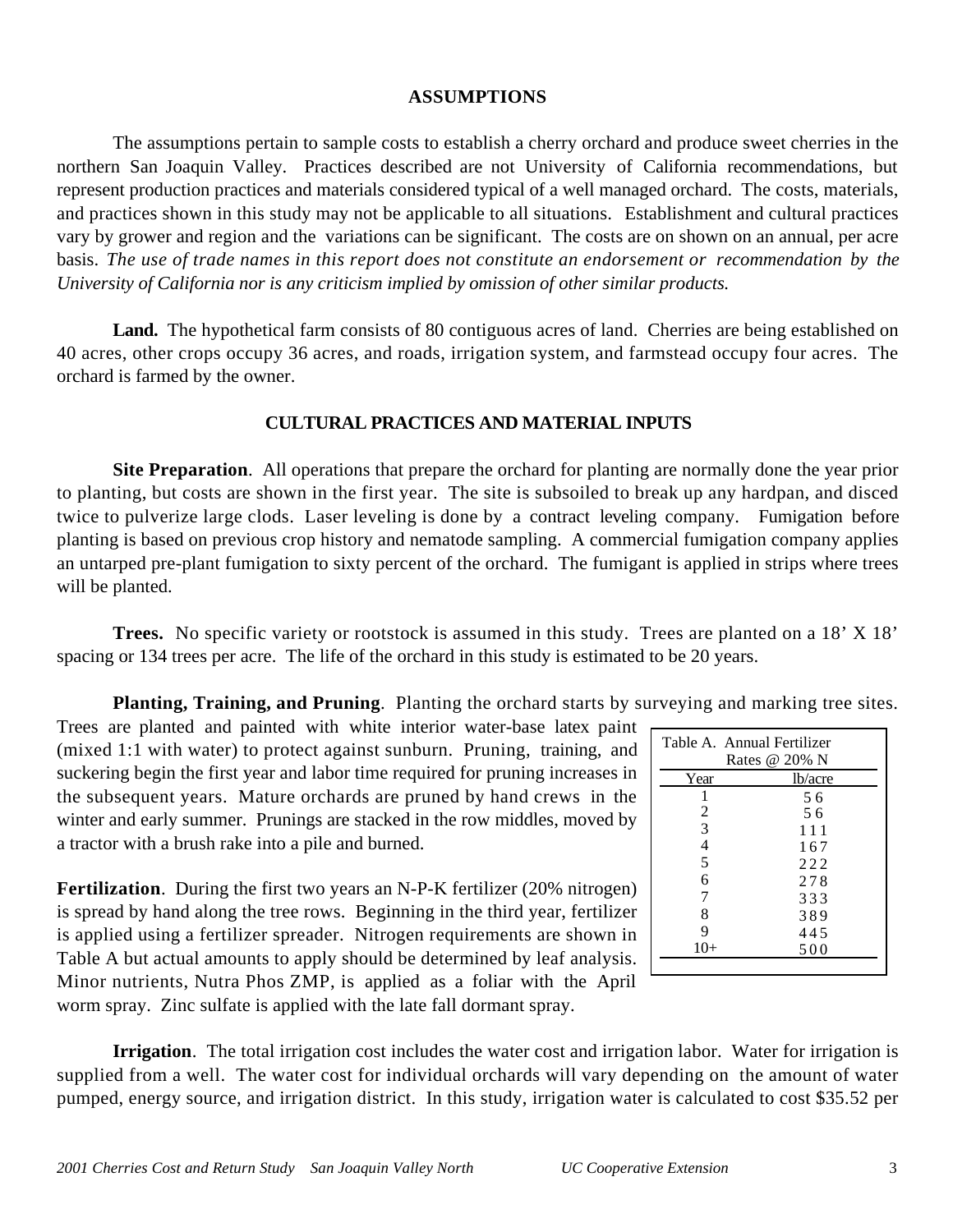acre foot. No assumption is made about effective rainfall. The amount of water applied to the orchard each year will vary as shown for the establishment and production years in Table B.

| Table B. Cherry<br><b>Orchard Water Use</b> |              |
|---------------------------------------------|--------------|
| Year                                        | $Acre-ft/Yr$ |
| $1 - 3$                                     | 1.5          |
| 4-6                                         | 2.0          |
| 7+                                          | 2.5          |
|                                             |              |

**Pest Management.** The pesticides and rates mentioned in this cost

study are listed in *UC Integrated Pest Management Guidelines, Cherries.* For more information on other pesticides available, pest identification, monitoring, and management visit the UC IPM website at www.ipm.ucdavis.edu. Written recommendations are required for many pesticides and are made by licensed pest control advisors. For information and pesticide use permits, contact the local county agricultural commissioner's office.

Cherry pest and disease management is determined by the seasonal pest pressure and will vary among growers and years. During the second and third years, the total material applied is less than in the production years because of the smaller trees. Beginning in the fourth year, the full label rates are applied.

A general bacteriocide application of copper sulfate, hydrated lime (Bordeaux) and dormant oil begins in the late fall of the second year. A delayed dormant application of Superior Oil and Diazinon, an insecticide, begins in the fifth year.

Beginning in April of the fifth year, Asana is applied post-bloom for fruit-feeding worms (green fruitworm and fruittree leafroller). A minor nutrient foliar fertilizer is mixed with the worm spray. Beginning in the second year, three in-season treatments with Asana are made for leafhopper control to prevent the spread of Western X (Buckskin) disease. Omite, a miticide, is added to the second treatment. Leafhopper sprays are not needed in cherry growing areas where Western X disease is not present. A Sevin bait application for earwig control begins in the fifth year. All insect and mite treatments continue into production years.

Fungicides treatments to control bloom and fruit diseases start in the fifth year. In this study, two applications of Rovral are made during bloom in March and early April, and one preharvest fungicide application of Rovral and Rubigan is made in May.

**Orchard Floor Management**. During the first four years, weeds in the row middles are disced five times per year. Beginning the fifth year, the middles are mowed five times per year. Weeds in the tree rows are controlled with fall-applied pre and postemergent (residual) herbicides, Goal and Surflan, and a contact herbicide, Gramoxone. Two in-season spot sprays with the contact herbicide, Roundup, is applied to 20% of the orchard each time. The fall residual strip spray is applied to 25% of the acreage the first two years, 30% the third, 40% the fourth and 50% thereafter.

**Growth Regulators**. A January dormant oil application is used to synchronize and accelerate bloom. A pre-harvest gibberellic acid (GA) spray is applied to cherries to delay harvest, produce firmer and larger fruit. GA is not used in every orchard every year. In this study, GA is applied to the entire orchard in April, beginning in the fifth year.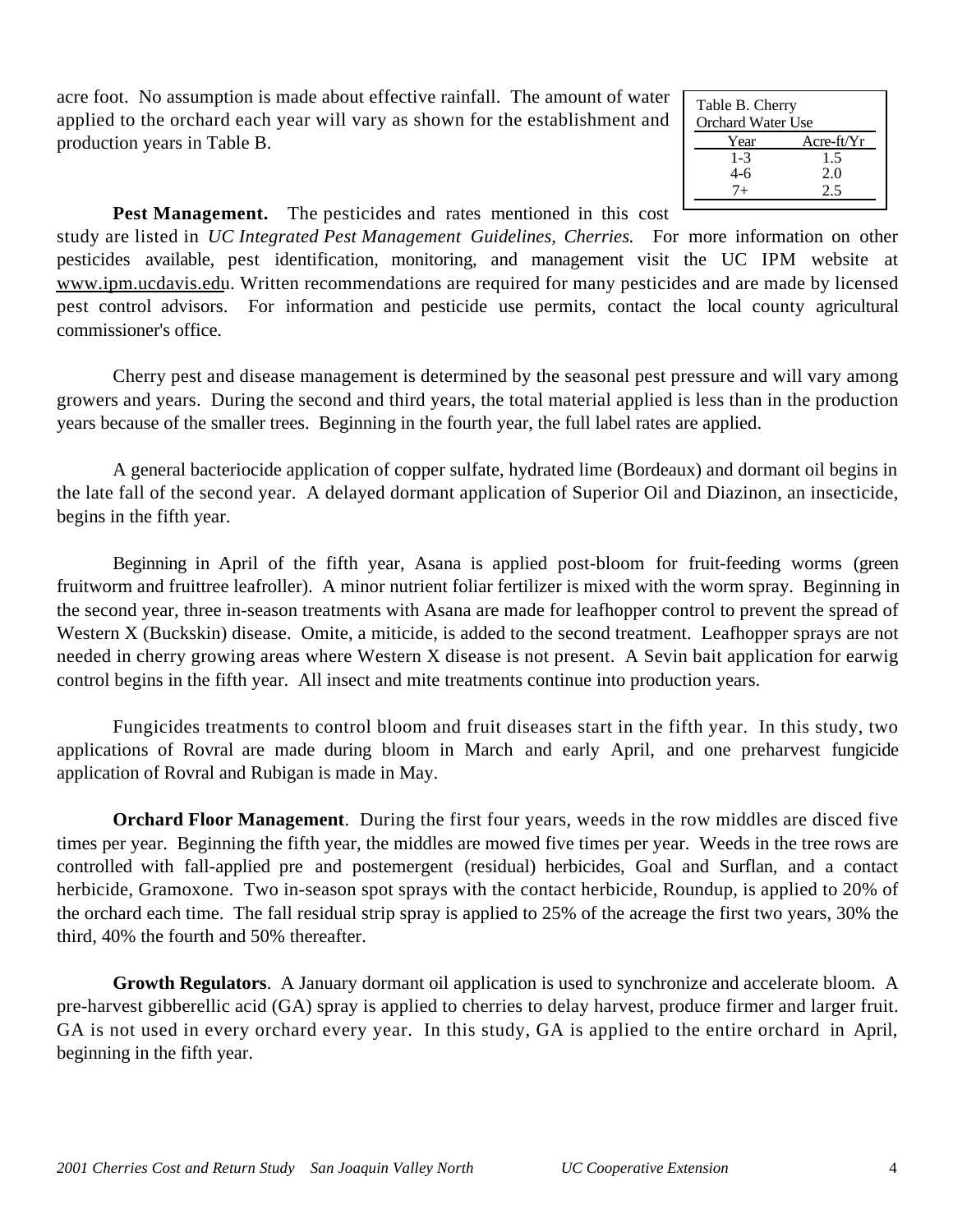**Harvest**. Cherries are hand picked in 30 pound field lugs and hauled to the packer. In this study the grower contracts to have the cherry crop harvested at a cost of \$5 per 30 pound field lug. Cherries are loaded on trucks in the field and hauled to packinghouses for \$0.25 per lug. Sorting and packing result in a 75% fresh fruit pack-out, 20% cullage, and 5% brining cherries. Packinghouses in this study charge \$5.50 per 18 pound box to sort and pack the fruit. Sweet cherries are sold fresh domestically and abroad. Cherries packed export for Japan require fumigation and other special handling. Cherry packinghouses levy an additional charge for these services. This study assumes an export packing charge of \$7 per packed box.

**Yields and Returns**. Cherries begin bearing an economic crop in the fifth year and reach maturity in the ninth year. Gross field yields are sorted resulting in a 75% fresh fruit pack-out and 5% of the gross is sold for brining cherries. Assumed annual per acre yields for cherries measured in 30 pound field lugs (gross harvested yield), 18 pound packed boxes (packed yield), and pounds of cherries for brining are shown in Table C.

| Table C. Annual yield per acre |       |        |                |  |  |  |  |  |
|--------------------------------|-------|--------|----------------|--|--|--|--|--|
| Year                           | Gross | Packed | <b>Brining</b> |  |  |  |  |  |
|                                | 30 lb | 18 lb  | lb             |  |  |  |  |  |
| 5                              | 80    | 100    | 120            |  |  |  |  |  |
| 6                              | 160   | 200    | 240            |  |  |  |  |  |
|                                | 240   | 300    | 360            |  |  |  |  |  |
| 8                              | 320   | 400    | 480            |  |  |  |  |  |
|                                | 360   | 450    | 540            |  |  |  |  |  |

Cherries sold for export typically command higher prices than those sold for domestic trade. This study assumes that 25% of the fresh market crop is exported to Japan and 10% to other export destinations, at a price of \$32 per 18 pound box. Sixty five percent is sold domestically for \$22 per box. Brining cherries are sold for \$0.26 per pound. Prices and yields are used in this study to estimate income and net returns on Table 3. Returns over a range of yields are shown in Table 7.

**Assessment**. The California Cherry Advisory Board assesses commercially grown cherries in the state to pay for cherry promotion and research. The mandatory assessment is \$0.30 per 18 pound packed box.

**Labor**. Hourly wages for workers are \$9.00 for skilled workers and \$6.75 per hour for field workers. Adding 34% for the employer's share of federal and state payroll taxes, insurance, and other possible benefits gives the labor rates shown of \$12.06 per hour for skilled labor and \$7.71 per hour for field labor. Labor for operations involving machinery are 20% higher than the operation time given in Table 2 to account for the extra labor involved in equipment set up, moving, maintenance, work breaks, and repair.

**Risk**. While this study makes every effort to model a production system based on typical, real world practices, it cannot fully represent financial, agronomic and market risks which affect the profitability and economic viability of cherry production. Crop insurance is a risk management tool available to growers.

## **OVERHEAD COSTS**

**Cash Overhead**. Cash overhead consists of various cash expenses paid out during the year that are assigned to the whole farm and not to a particular operation. These costs include property taxes, interest on operating capital, office expense, liability and property insurance, sanitation services, equipment repairs, and crop insurance. Cash overhead costs are included in Tables 1-5.

*Property Taxes.* Counties charge a base property tax rate of 1% on the assessed value of the property. In some counties special assessment districts exist and charge additional taxes on property including equipment,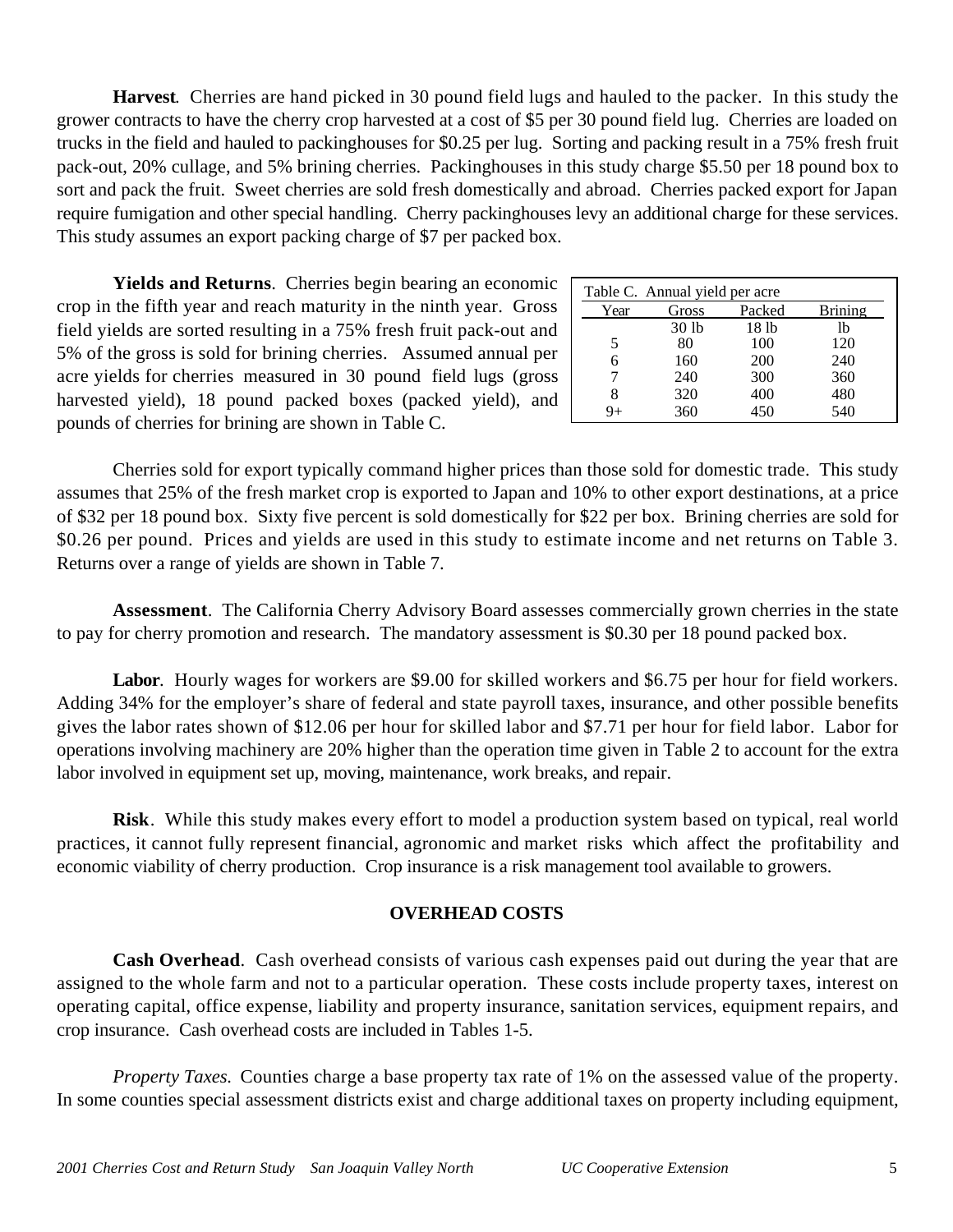buildings, and improvements. For this study, county taxes are calculated as 1% of the average value of the property. Average value equals new cost plus salvage value divided by 2 on a per acre basis. Salvage value for investments will vary.

*Interest On Operating Capital.* Interest on operating capital is based on cash operating costs and is calculated monthly until harvest at a nominal rate of 10.51% per year. A nominal interest rate is the going market cost of borrowed funds. The interest cost of post harvest operations are discounted back to the last harvest month using a negative interest charge.

*Insurance.* Insurance for farm investments vary depending on the assets included and the amount of coverage. Property insurance provides coverage for property loss and is charged at 0.666% of the average value of the assets over their useful life. Liability insurance covers accidents on the farm and costs \$509 for the entire farm.

*Office Expense.* Office and business expenses are estimated at \$110 per acre. These expenses include office supplies, telephones, bookkeeping, accounting, legal fees, road maintenance, and miscellaneous administrative charges.

*Sanitation Services.* Sanitation services provide portable toilets for the orchard and cost the farm \$648 annually. This cost includes delivery and servicing of a single toilet and washing unit for 6 months.

*Crop Insurance.* Multi-peril crop insurance is purchased at a cost of \$150 per acre.

*Management and Supervisor Wages.* Wages for management are not included as a cash cost. Returns above total costs is considered a return to management and risk.

**Non-cash Overhead**. Non-cash overhead is calculated as the capital recovery cost for equipment and other farm investments. Farm equipment on cherry orchards in the region is purchased new or used. The study shows the current purchase price for new equipment. The new purchase price is adjusted to 60% to indicate a mix of new and used equipment. Annual ownership costs for equipment and other investments are shown in Tables 1, 2, 4, and 5.

*Capital Recovery Costs*. Capital recovery cost is the annual depreciation and interest costs for a capital investment. It is the amount of money required each year to recover the difference between the purchase price and salvage value (unrecovered capital). It is equivalent to the annual payment on a loan for the investment with the down payment equal to the discounted salvage value. This is a more complex method of calculating ownership costs than straight-line depreciation and opportunity costs, but more accurately represents the annual costs of ownership because it takes the time value of money into account (Boehlje and Eidman). The formula for the calculation of the annual capital recovery costs is ((Purchase Price – Salvage Value) x Capital Recovery Factor) + (Salvage Value x Interest Rate).

*Salvage Value*. Salvage value is an estimate of the remaining value of an investment at the end of its useful life. For farm machinery (tractors and implements) the remaining value is a percentage of the new cost of the investment (Boehlje and Eidman). The percent remaining value is calculated from equations developed by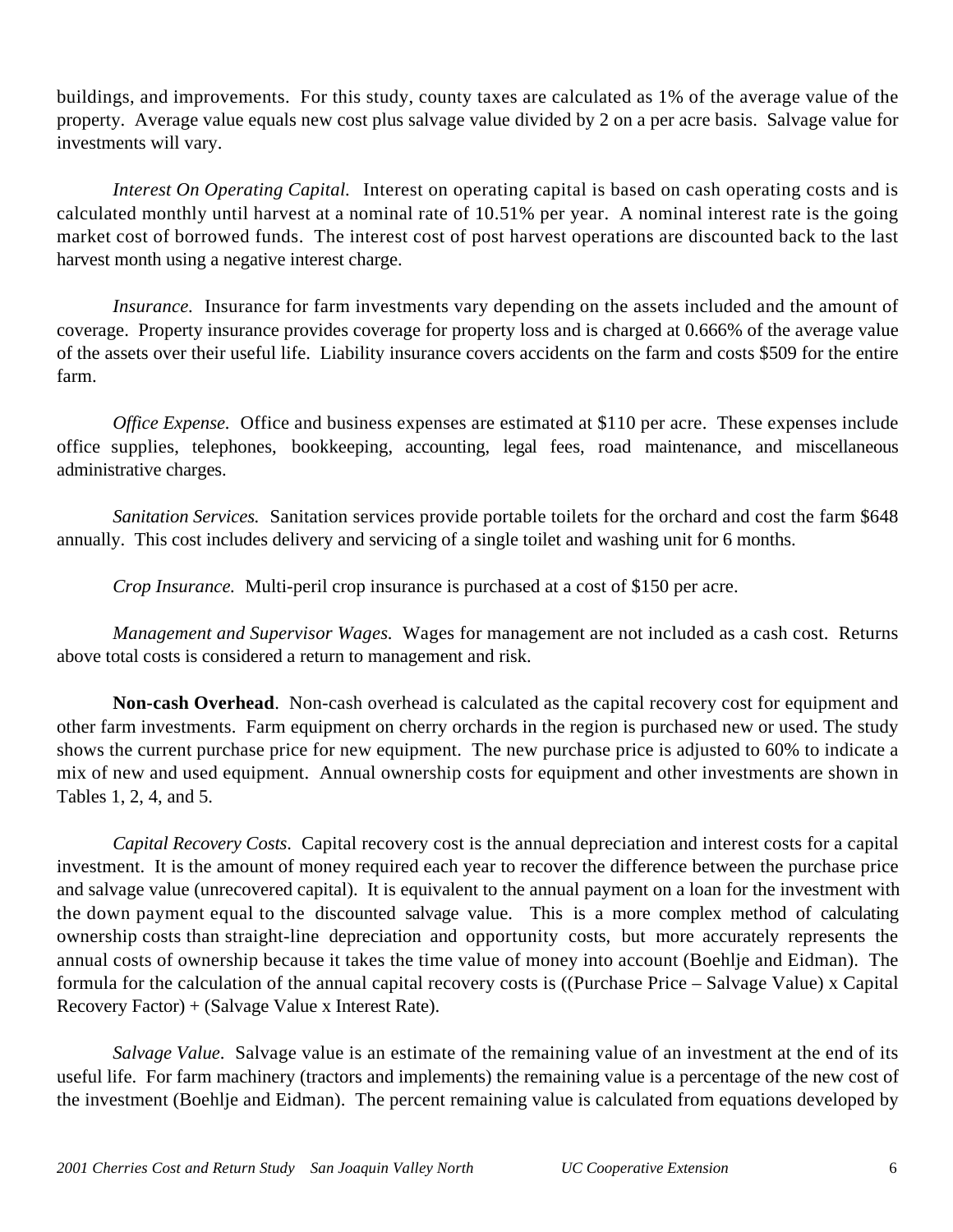the American Society of Agricultural Engineers (ASAE) based on equipment type and years of life. The life in years is estimated by dividing the wearout life, as given by ASAE by the annual hours of use in this operation. For other investments including irrigation systems, buildings, and miscellaneous equipment, the value at the end of its useful life is zero. The salvage value for land is the purchase price because land does not depreciate. The purchase price and salvage value for equipment and investments are shown in Table 5.

*Capital Recovery Factor*. Capital recovery factor is the amortization factor or annual payment whose present value at compound interest is 1. The amortization factor is a table value that corresponds to the interest rate used and the life of the machine.

*Interest Rate*. The interest rate of 6.70% used to calculate capital recovery cost is the USDA-ERS's ten year average of California's agricultural sector long-run rate of return to production assets from current income. It is used to reflect the long-term realized rate of return to these specialized resources that can only be used effectively in the agricultural sector. In other words, the next best alternative use for these resources is in another agricultural enterprise.

**Land.** Land is valued at \$7,000 per acre or \$7,368 per producing acre. The land is assumed to be old orchard ground on class I soil.

**Irrigation System.** The orchard is irrigated using a sprinkler irrigation system. Water is pumped from a well and distributed to the orchard by way of underground mainlines and sprinklers. The life of the irrigation system is estimated at 20 years. The irrigation system is installed before the orchard is planted. The irrigation system is considered an improvement to the property and is shown in the non-cash overhead sections of Tables 1-3 and the investments portion of Table 5.

**Establishment Cost**. Costs to establish the orchard are used to determine capital recovery expenses, depreciation, and interest on investment for the production years. The establishment cost is the sum of cash costs for land preparation, planting, trees, production expenses, and cash overhead for growing cherry trees through the first year fruit is harvested minus any returns from production. The *Total Accumulated Net Cash Cost* in the fifth year shown in Table 1 represents the establishment cost per acre. For this study, the cost is \$6,220 per acre or \$248,800 for the 40 acres planted to cherries. Establishment cost is amortized over the remaining 15 years that the orchard is assumed to be in production.

**Equipment Costs**. Equipment costs are composed of three parts: non-cash overhead, cash overhead, and operating costs. Both of the overhead factors have been discussed in previous sections. The operating costs consist of repairs, fuel, and lubrication. The fuel, lube, and repair cost per acre for each operation in Table 1 is determined by multiplying the total hourly operating cost in Table 5 for each piece of equipment used for the selected operation by the hours per acre. Tractor time is 10% higher than implement time for a given operation to account for setup, travel and down time.

*Repairs, Fuel and Lube.* Repair costs are based on purchase price, annual hours of use, total hours of life, and repair coefficients formulated by ASAE. Fuel and lubrication costs are also determined by ASAE equations based on maximum PTO horsepower, and fuel type. Prices for on-farm delivery of diesel and gasoline are \$1.26 and \$1.51 per gallon, respectively.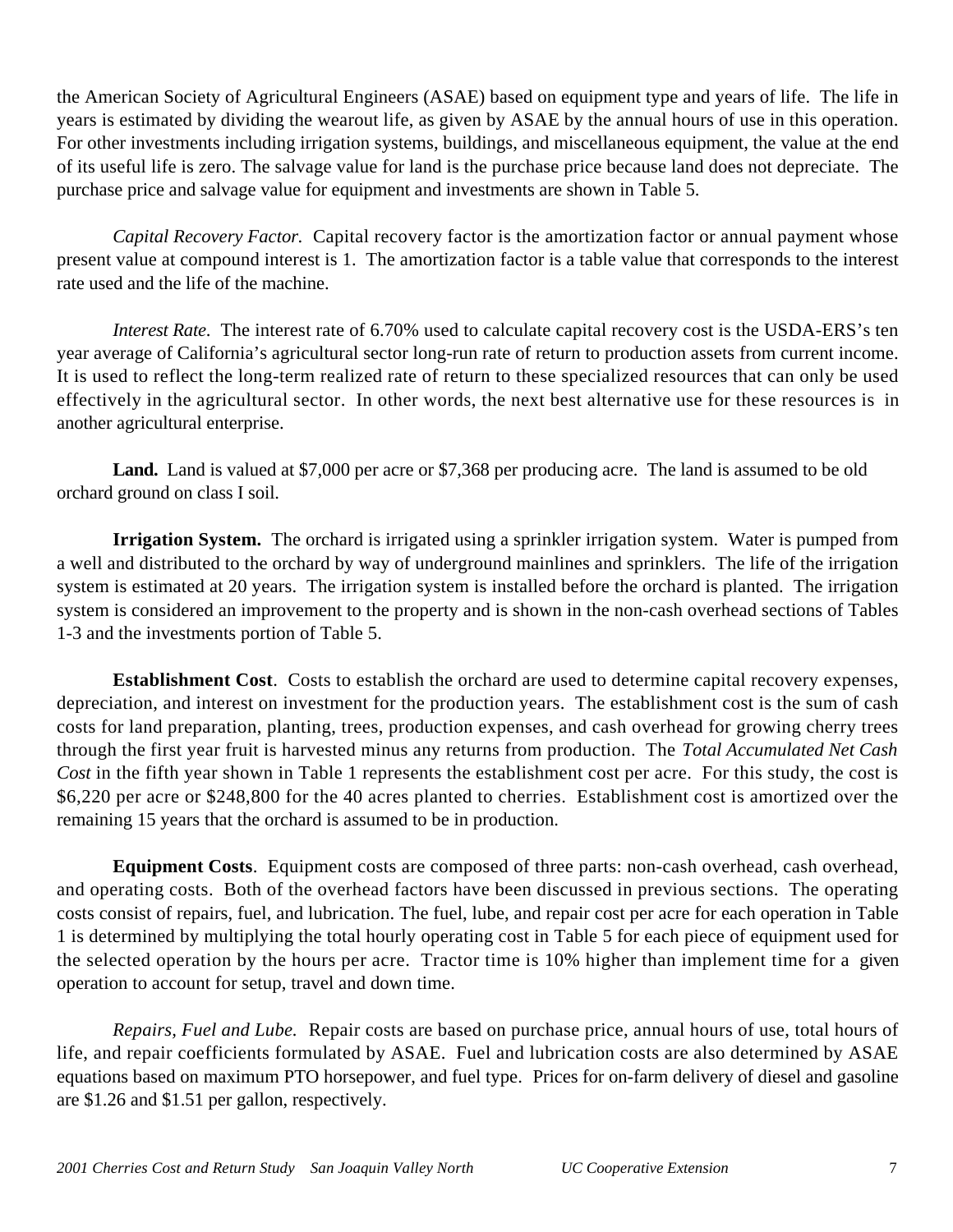**Table Values.** Due to rounding, the totals may be slightly different from the sum of the components.

## **REFERENCES**

- American Society of Farm Managers and Rural Appraisers. 2001. *Trends in Agricultural Land & Lease Values.* California Chapter of the American Society of Farm Managers and Rural Appraisers. Woodbridge, CA. pp 15-21.
- American Society of Agricultural Engineers. 1994. *American Society of Agricultural Engineers Standards Yearbook*. Russell H. Hahn and Evelyn E. Rosentreter (ed.) St. Joseph, MO. 41st edition.
- Boelje, Michael D., and Vernon R. Eidman. 1984. *Farm Management*. John Wiley and Sons. New York, NY.
- Grant, Joe, Janet Caprile, Karen Klonsky, Kathleen Kelley, and Pete Livingston. *Sample to Establish an Orchard and Produce Sweet Cherries.* 1999. University of California Cooperative Extension. Davis, CA.
- Integrated Pest Management Education and Publications. 1990. *U.C. Pest Management Guidelines, Cherries*. In M. L. Flint (ed.) UC IPM pest management guidelines. University of California. Division of Agriculture and Natural Resources. Oakland, CA. Publication 3339.
- Proceedings of the Sweet Cherry Production Workshop, November, 1992 (Production) and 1993 (Insects & Diseases). S. Southwick (ed.). UC Cooperative Extension publication.
- Strand, Larry L. *Integrated Pest Management for Stone Fruits*. 1999. University of California, Division of Agriculture and Natural Resources. Oakland, CA. Publication 3389.

For information concerning the above mentioned University of California publications contact UC DANR Communications Services (1-800-994-8849) or http://danrcs.ucdavis.edu or your local county Cooperative Extension office.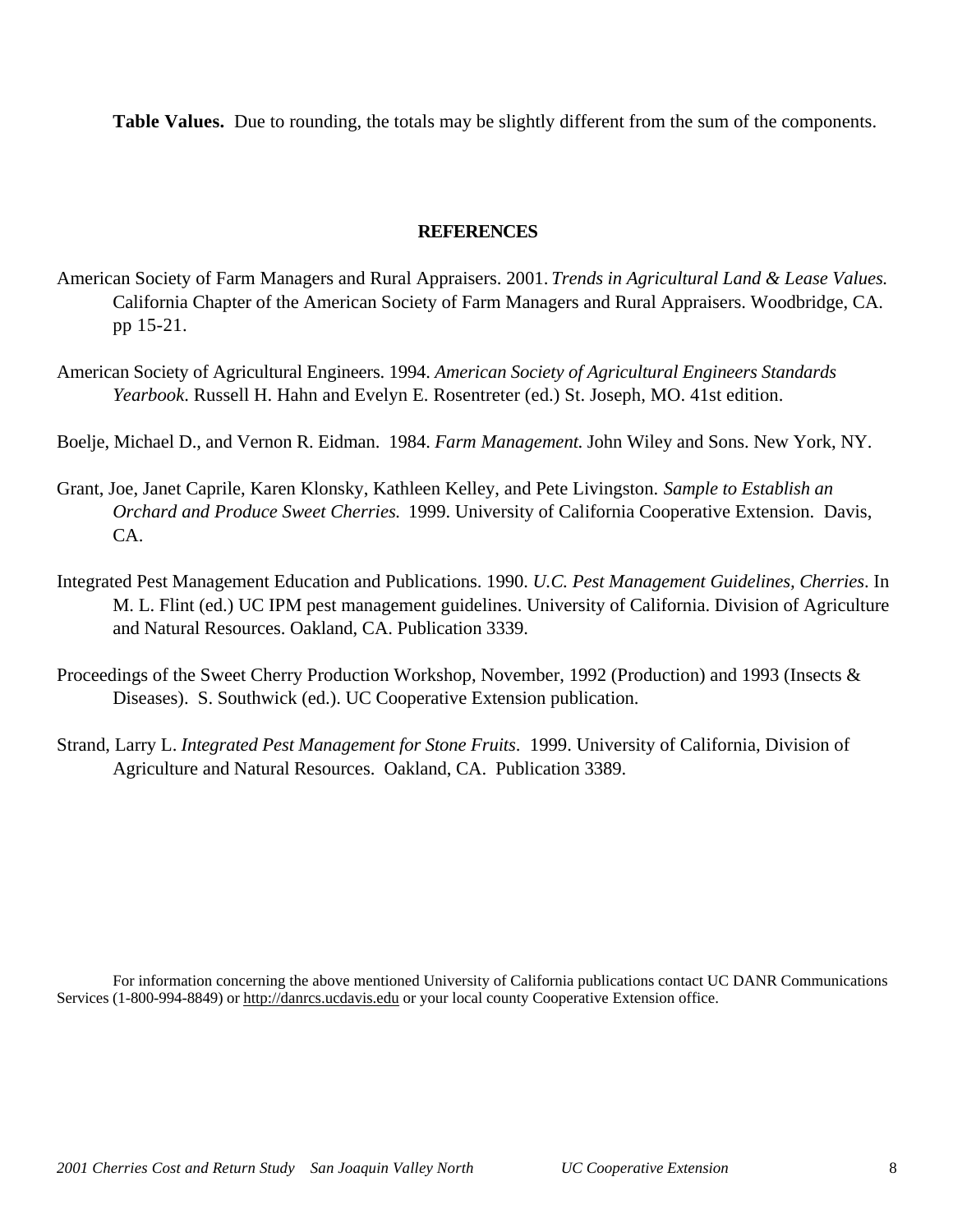#### UC COOPERATIVE EXTENSION  **Table 1. SAMPLE COSTS PER ACRE TO ESTABLISH A CHERRY ORCHARD** SAN JOAQUIN VALLEY – NORTH 2001

|                                                    |       |                | Cost Per Acre  |                |                |                |
|----------------------------------------------------|-------|----------------|----------------|----------------|----------------|----------------|
| Year:                                              | 1st   | 2nd            | 3rd            | 4th            | 5th            | 6th            |
| <b>Total Tons Per Acre:</b>                        |       |                |                |                | 1.2            | 2.4            |
| Domestic Fresh (18 lb boxes):                      |       |                |                |                | 65             | 130            |
| Export Fresh (18 lb boxes):                        |       |                |                |                | 35             | 70             |
| Brining (lbs):                                     |       |                |                |                | 120            | 240            |
| <b>Planting Costs:</b>                             |       |                |                |                |                |                |
| Land Preparation - Rip 2X                          | 250   |                |                |                |                |                |
| Land Preparation - Disc 2X                         | 17    |                |                |                |                |                |
| Land Preparation - Laser Level                     | 125   |                |                |                |                |                |
| Land Preparation - Fumigate - Strip                | 870   |                |                |                |                |                |
| Survey, Plant & Paint Trees                        | 167   | $\mathbf{1}$   | $\mathbf{1}$   | $\mathfrak{2}$ | $\overline{2}$ | $\overline{2}$ |
| Trees: 130 Per Acre @ \$6.00 each                  | 838   | 6              | 6              | 12             | 12             | 18             |
| TOTAL PLANTING COSTS                               | 2,267 | $\overline{7}$ | $\overline{7}$ | 14             | 14             | 20             |
| <b>Cultural Costs:</b>                             |       |                |                |                |                |                |
| Pruning & Training - Dormant                       |       | 113            | 158            | 204            | 249            | 294            |
| Pruning & Training - Summer                        | 7     | 18             | 36             | 54             | 72             | 91             |
| <b>Brush Disposal</b>                              |       |                |                | 19             | 28             | 30             |
| Fertilizer - N-P-K                                 | 17    | 17             | 21             | 29             | 37             | 45             |
| Pest Control/Fertilize - Worm/Minor Nutrient Spray |       |                |                |                | 39             | 39             |
| Pest Control/Fertilize - Dormant Spray/Zinc        |       | 36             | 36             | 36             | 51             | 65             |
| Pest Control - Delayed Dormant Spray               |       |                |                |                | 44             | 44             |
| Pest Control - Fungicide 3X                        |       |                |                |                | 103            | 187            |
| Pest Control - Earwigs                             |       |                |                |                | 13             | 12             |
| Pest Control - Leafhopper/Mite 3X                  |       | 61             | 61             | 102            | 103            | 103            |
| Weed Control - Disc 5X Yrs 1-4                     | 63    | 63             | 63             | 63             |                |                |
| Weed Control - Mow Middles 5X                      |       |                |                |                | 73             | 73             |
| Weed Control - Spot Spray 20% of Acreage - 2X      | 19    | 19             | 19             | 19             | 19             | 19             |
| Weed Control - Fall Strip Spray                    | 52    | 52             | 61             | 80             | 98             | 98             |
| Irrigate                                           | 70    | 70             | 70             | 89             | 89             | 89             |
| Growth Regulator - Bloom Stimulant Spray           |       |                |                |                | 46             | 46             |
| Gibberellic Acid Spray                             |       |                |                |                | 44             | 44             |
| Pollination                                        |       |                |                |                | 50             | 50             |
| Pickup Truck Use                                   | 57    | 57             | 57             | 57             | 57             | 57             |
| ATV Use                                            | 46    | 46             | 46             | 46             | 46             | 46             |
| TOTAL CULTURAL COSTS                               | 331   | 552            | 628            | 798            | 1.261          | 1,432          |
| <b>Harvest &amp; Assessment Costs:</b>             |       |                |                |                |                |                |
| Pick                                               |       |                |                |                | 440            | 880            |
| Load & Haul                                        |       |                |                |                | 20             | 40             |
| Pack                                               |       |                |                |                | 650            | 1,300          |
| <b>Export Packing Charge</b>                       |       |                |                |                | 175            | 350            |
| California Cherry Advisory Board                   |       |                |                |                | 30             | 60             |
| TOTAL HARVEST & ASSESSMENT COSTS                   |       |                |                |                | 1.315          | 2,630          |
| Interest On Operating Capital @ 10.51%             | 74    | 27             | 32             | 46             | 25             | 31             |
| TOTAL OPERATING COSTS/ACRE                         | 2.672 | 586            | 667            | 858            | 2.615          | 4.113          |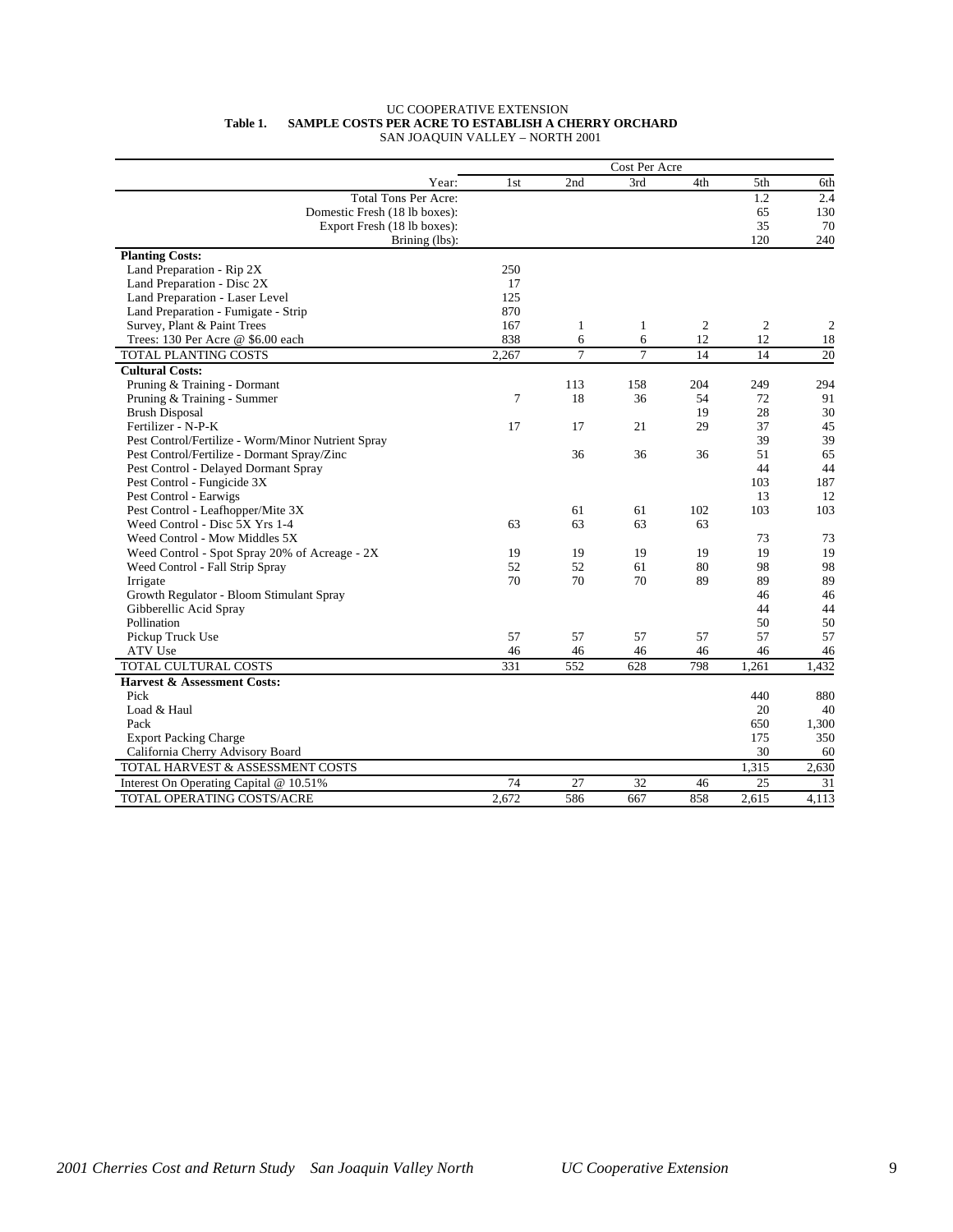#### UC COOPERATIVE EXTENSION Table 1. continued

|                                             |       |                 |       | Cost Per Acre |       |        |        |
|---------------------------------------------|-------|-----------------|-------|---------------|-------|--------|--------|
|                                             | Year: | 1 <sub>st</sub> | 2nd   | 3rd           | 4th   | 5th    | 6th    |
| Tons Per Acre                               |       |                 |       |               |       | 120    | 240    |
| <b>Cash Overhead Costs:</b>                 |       |                 |       |               |       |        |        |
| Office Expense                              |       | 110             | 110   | 110           | 110   | 110    | 110    |
| Liability Insurance                         |       | 6               | 6     | 6             | 6     | 6      | 6      |
| <b>Sanitation Fees</b>                      |       | 9               | 9     | 9             | 9     | 9      | 9      |
| <b>Property Taxes</b>                       |       | 92              | 94    | 94            | 95    | 95     | 95     |
| <b>Property Insurance</b>                   |       | 12              | 14    | 14            | 14    | 14     | 14     |
| <b>Investment Repairs</b>                   |       | 48              | 48    | 48            | 48    | 48     | 48     |
| <b>TOTAL CASH OVERHEAD COSTS</b>            |       | 277             | 281   | 281           | 282   | 282    | 282    |
| <b>TOTAL CASH COSTS/ACRE</b>                |       | 2,949           | 867   | 948           | 1,140 | 2,897  | 4,395  |
| <b>INCOME/ACRE FROM PRODUCTION</b>          |       |                 |       |               |       | 2,581  | 5,162  |
| NET CASH INCOME/ACRE FOR THE YEAR           |       |                 |       |               |       |        | 767    |
| NET CASH COSTS/ACRE FOR THE YEAR            |       | 2,949           | 867   | 948           | 1.140 | 316    |        |
| <b>ACCUMULATED NET CASH COSTS/ACRE</b>      |       | 2,949           | 3.816 | 4.764         | 5.904 | 6,220  | 5.452  |
| Non-Cash Overhead Costs (Capital Recovery): |       |                 |       |               |       |        |        |
| <b>Buildings</b>                            |       | 54              | 54    | 54            | 54    | 54     | 54     |
| Shop Tools                                  |       | 17              | 17    | 17            | 17    | 17     | 17     |
| Sprinkler Irrigation System                 |       | 129             | 129   | 129           | 129   | 129    | 129    |
| <b>Hand Tools</b>                           |       | 6               | 6     | 6             | 6     | 6      | 6      |
| Ladders - 50 Each                           |       | 27              | 27    | 27            | 27    | 27     | 27     |
| Land                                        |       | 494             | 494   | 494           | 494   | 494    | 494    |
| Equipment                                   |       | 122             | 184   | 187           | 173   | 197    | 197    |
| TOTAL INTEREST ON INVESTMENT                |       | 849             | 911   | 914           | 900   | 924    | 924    |
| TOTAL COST/ACRE FOR THE YEAR                |       | 3,798           | 1,778 | 1.862         | 2,040 | 3.821  | 5,319  |
| <b>INCOME/ACRE FROM PRODUCTION</b>          |       |                 |       |               |       | 2,971  | 5,942  |
| TOTAL NET INCOME/ACRE FOR THE YEAR          |       |                 |       |               |       |        | $-623$ |
| TOTAL NET COST/ACRE FOR THE YEAR            |       | 3,798           | 1,778 | 1.862         | 2,040 | 850    |        |
| TOTAL ACCUMULATED NET COST/ACRE             |       | 3.798           | 5.576 | 7.438         | 9.478 | 10.328 | 9.704  |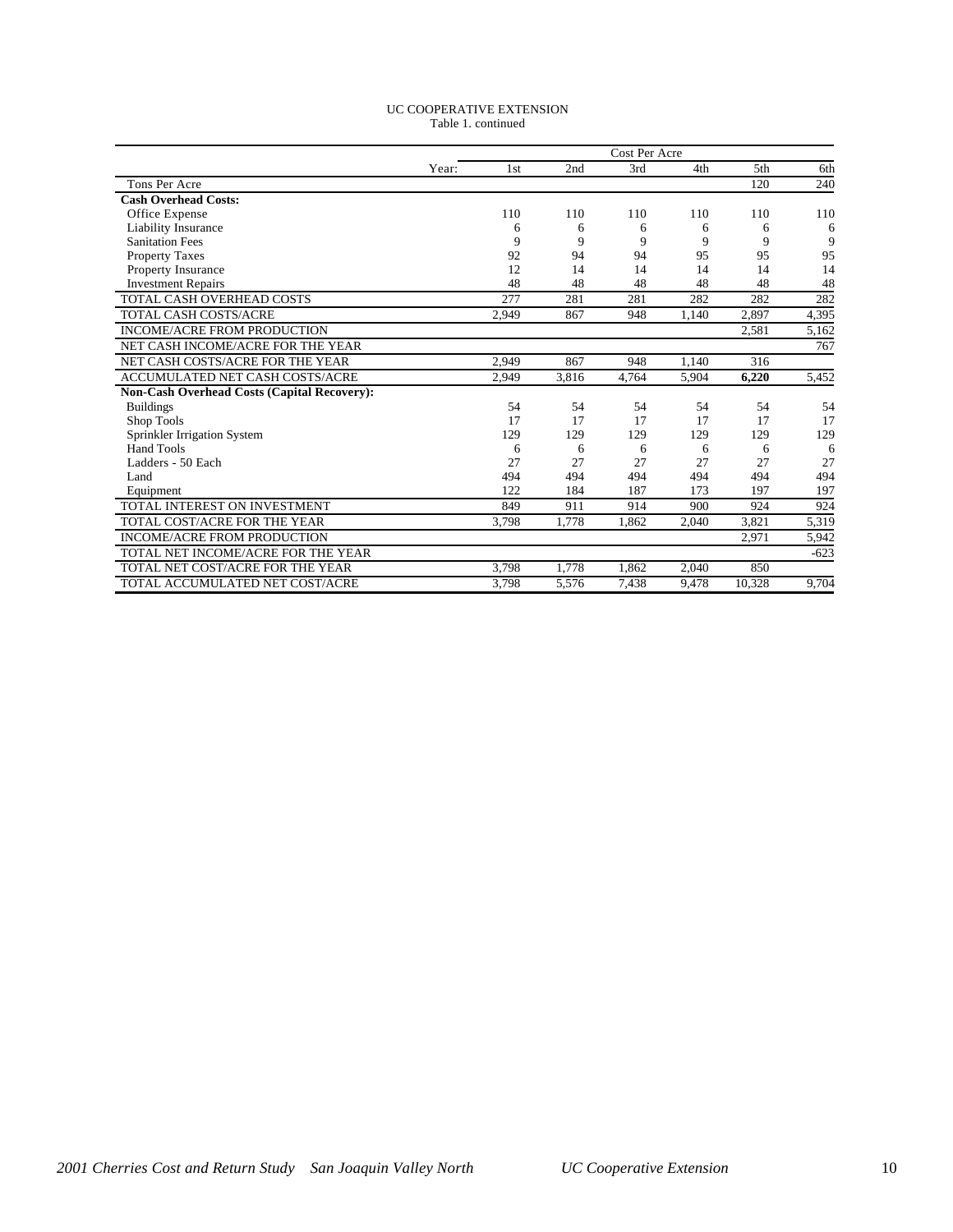#### UC COOPERATIVE EXTENSION **Table 2. COSTS PER ACRE to PRODUCE SWEET CHERRIES** SAN JOAQUIN VALLEY - NORTH 2001

|                                       | Operation |                | Cash and Labor Cost per acre |                   |         |        |      |
|---------------------------------------|-----------|----------------|------------------------------|-------------------|---------|--------|------|
|                                       | Time      | Labor          | Fuel,Lube                    | Material          | Custom/ | Total  | Your |
| Operation                             | (Hrs/A)   | Cost           | & Repairs                    | Cost              | Rent    | Cost   | Cost |
| Cultural:                             |           |                |                              |                   |         |        |      |
| Weed Control - Fall Strip Spray       | 0.30      | $\overline{4}$ | 1                            | 93                |         | 98     |      |
| Weed Control - Mow 5X                 | 3.00      | 43             | 30                           |                   |         | 73     |      |
| Weed Control - Spot Spray 2X          | 0.60      | 9              | 2                            | 8                 |         | 19     |      |
| Pest Control - Delayed Dormant        | 0.25      | $\overline{4}$ | 3                            | 37                |         | 44     |      |
| Pest Control - Fungicide 3X           | 0.75      | 11             | 9                            | 168               |         | 187    |      |
| Pest Control - Earwigs                | 0.50      | 5              | $\boldsymbol{0}$             | 9                 |         | 13     |      |
| Pest Control-Leafhopper/Mite 3X       | 0.75      | 11             | 9                            | 83                |         | 103    |      |
| Pest/Fertilize - Worm/Minor Nutrients | 0.25      | $\overline{4}$ | 3                            | 31                |         | 37     |      |
| Pest/Fertilize – Dormant/Zinc         | 0.25      | $\overline{4}$ | 3                            | 58                |         | 65     |      |
| Fertilize - 500 lbs 20-6-27/acre      | 0.25      | $\overline{4}$ | 1                            | 73                |         | 77     |      |
| Train & Prune - Summer                | 12.00     | 109            |                              |                   |         | 109    |      |
| Train & Prune - Dormant               | 40.00     | 362            |                              |                   |         | 362    |      |
| <b>Brush Disposal</b>                 | 1.00      | 21             | 9                            |                   |         | 30     |      |
| Growth Regulator - Bloom Stimulant    | 0.25      | 4              | 3                            | 40                |         | 46     |      |
| Gibberellic Acid Spray                | 0.25      | $\overline{4}$ | 3                            | 37                |         | 44     |      |
| Pollination                           | 0.00      |                |                              |                   | 50      | 50     |      |
| Trees - 3 Trees/acre replanted        | 0.00      |                |                              | 19                |         | 19     |      |
| Backhoe-Plant & paint trees           | 2.00      | 18             |                              |                   | 42      | 61     |      |
| Irrigate 8X                           | 2.00      | 18             |                              | 95                |         | 113    |      |
| Pickup Truck Use                      | 2.85      | 41             | 16                           |                   |         | 57     |      |
| ATV Use                               | 2.85      | 41             | 5                            |                   |         | 46     |      |
| TOTAL CULTURAL COSTS                  | 70.10     | 715            | 95                           | 749               | 92      | 1,651  |      |
| Harvest:                              |           |                |                              |                   |         |        |      |
| Pick                                  | 0.00      |                |                              | 1,980             |         | 1,980  |      |
| Load & Haul                           | 0.00      |                |                              | 90                |         | 90     |      |
| Pack                                  | 0.00      |                |                              | 2,925             |         | 2,925  |      |
| <b>Export Packing Charge</b>          | 0.00      |                |                              |                   | 1,106   | 1,106  |      |
| California Cherry Advisory Board      | 0.00      |                |                              | 135               |         | 135    |      |
| TOTAL HARVEST COSTS                   | 0.00      |                |                              | 5,130             | 1,106   | 6,236  |      |
|                                       |           |                |                              |                   |         |        |      |
| Interest on operating capital @       |           |                |                              |                   |         | 68     |      |
| 10.51%<br>TOTAL OPERATING COSTS/ACRE  |           | 715            |                              | 5,879             | 1,198   | 7,956  |      |
|                                       |           |                | 95                           |                   |         |        |      |
| TOTAL OPERATING COSTS/BOX*            |           |                |                              |                   |         | 18     |      |
| <b>Cash Overhead:</b>                 |           |                |                              |                   |         |        |      |
| Office Expense                        |           |                |                              |                   |         | 110    |      |
| Liability Insurance                   |           |                |                              |                   |         | 6      |      |
| <b>Sanitation Fees</b>                |           |                |                              |                   |         | 9      |      |
| Crop Insurance                        |           |                |                              |                   |         | 150    |      |
| <b>Property Taxes</b>                 |           |                |                              |                   |         | 126    |      |
| <b>Property Insurance</b>             |           |                |                              |                   |         | 35     |      |
| <b>Investment Repairs</b>             |           |                |                              |                   |         | 48     |      |
| TOTAL CASH OVERHEAD COSTS             |           |                |                              |                   |         | 484    |      |
| TOTAL CASH COSTS/ACRE                 |           |                |                              |                   |         | 8,440  |      |
| TOTAL CASH COSTS/BOX*                 |           |                |                              |                   |         | 19     |      |
| Non-cash Overhead:                    |           | Per producing  |                              | -- Annual Cost -- |         |        |      |
|                                       |           | Acre           |                              | Capital Recovery  |         |        |      |
| <b>Buildings</b>                      |           | 588            |                              | 54                |         | 54     |      |
| Shop Tools                            |           | 166            |                              | 17                |         | 17     |      |
| <b>Hand Tools</b>                     |           | 60             |                              | 6                 |         | 6      |      |
| Sprinkler System                      |           | 1,400          |                              | 129               |         | 129    |      |
| Ladders - 50 Total                    |           | 192            |                              | 27                |         | 27     |      |
| Land                                  |           | 7,368          |                              | 494               |         | 494    |      |
| Cherry Establishment                  |           | 6,220          |                              | 670               |         | 670    |      |
| Equipment                             |           | 1,508          |                              | 196               |         | 196    |      |
|                                       |           |                |                              |                   |         |        |      |
| TOTAL NON-CASH OVERHEAD COSTS         |           | 17,504         |                              | 1,594             |         | 1,594  |      |
| TOTAL COSTS/ACRE                      |           |                |                              |                   |         | 10,003 |      |
| TOTAL COSTS/BOX*                      |           |                |                              |                   |         | 22     |      |

\*450 boxes/acre (domestic + export)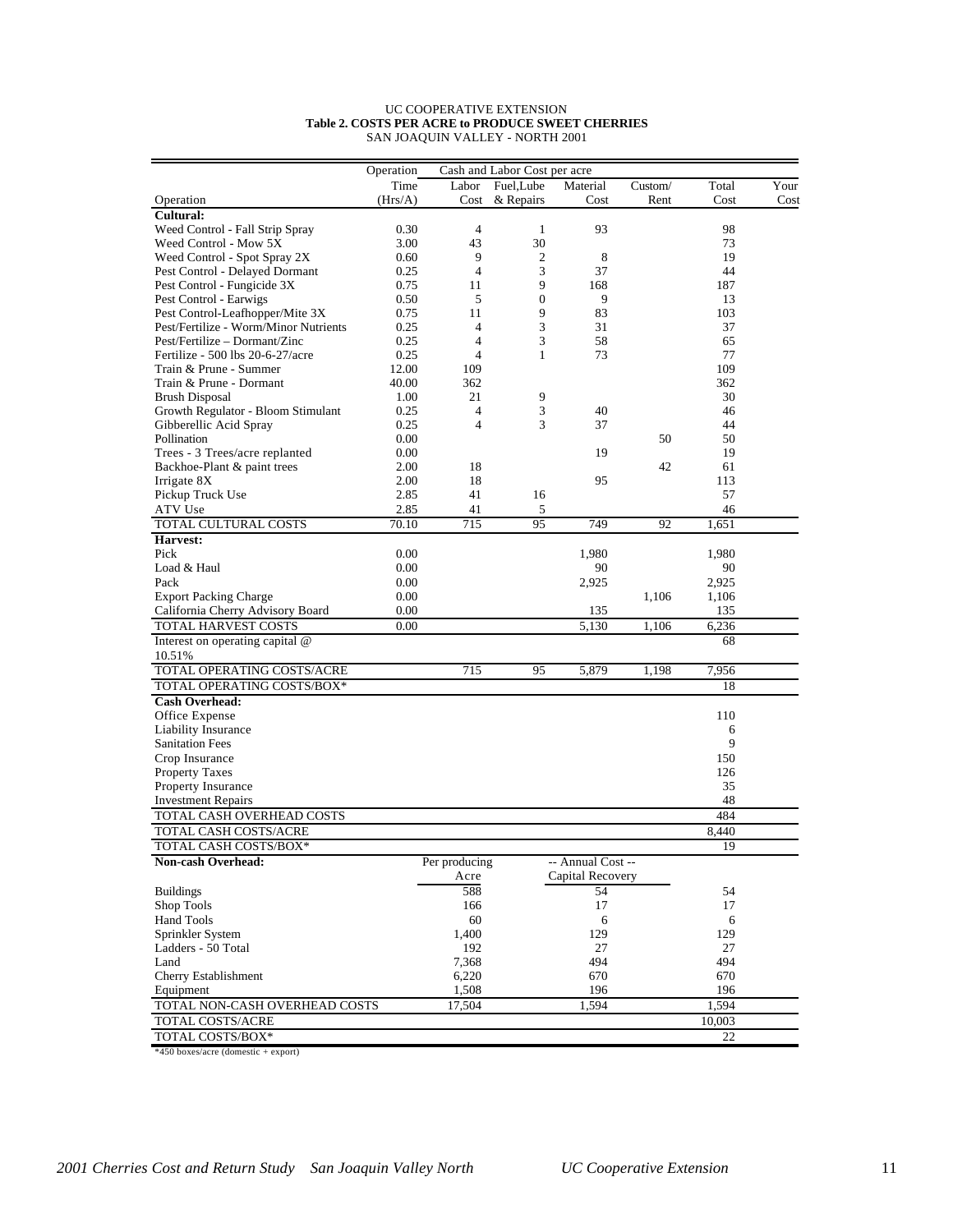|                           | Quantity/ |                | Price or       | Value or       | Your |
|---------------------------|-----------|----------------|----------------|----------------|------|
|                           | Acre      |                | Unit Cost/Unit | Cost/Ac        | Cost |
| <b>GROSS RETURNS</b>      |           |                |                |                |      |
| Domestic Fresh            | 292.00    | box            | 22.00          | 6,424          |      |
| <b>Export Fresh</b>       | 158.00    | box            | 32.00          | 5,056          |      |
| <b>Brining</b>            | 540.00    | lb             | 0.26           | 140            |      |
| TOTAL GROSS RETURNS       |           |                |                | 11,620         |      |
| OPERATING COSTS           |           |                |                |                |      |
| Herbicide:                |           |                |                |                |      |
| Goal 2 XL                 | 1.50      | pint           | 12.25          | 18             |      |
| Surflan 4 AS              | 4.00      | pint           | 15.71          | 63             |      |
| Gramoxone Extra           | 2.00      | pint           | 5.74           | 11             |      |
| Roundup Ultra             | 1.20      | pint           | 6.06           | 7              |      |
| <b>Fungicide:</b>         |           |                |                |                |      |
| <b>Hydrated Lime</b>      | 30.00     | lb             | 0.19           | 6              |      |
| Copper Sulfate            | 30.00     | lb             | 1.00           | 30             |      |
| Rovral                    | 6.00      | <b>lb</b>      | 24.00          | 144            |      |
| Rubigan                   | 6.00      | <b>OZ</b>      | 3.56           | 21             |      |
| <b>Insecticide:</b>       |           |                |                |                |      |
| <b>Dormant Emulsion</b>   | 3.00      | gal            | 2.64           | 8              |      |
| Superior Oil              | 4.00      | gal            | 3.19           | 13             |      |
| Diazinon 50 W             | 4.00      | lb             | 6.09           | 24             |      |
| Sevin Bait                | 10.00     | 1 <sub>b</sub> | 0.89           | 9              |      |
| Asana XL                  | 41.00     | 0Z             | 1.04           | 43             |      |
| <b>Growth Regulator:</b>  |           |                |                |                |      |
| <b>Dormant Emulsion</b>   | 15.00     | gal            | 2.64           | 40             |      |
| ProGibb 4%                | 40.00     | 0Z             | 0.93           | 37             |      |
| Adjuvant:                 |           |                |                |                |      |
| K-27 Spreader             | 16.00     | 0Z             | 0.15           | 2              |      |
| Nufilm P                  | 12.00     | 0Z             | 0.25           | 3              |      |
| Acaracide:                |           |                |                |                |      |
| Omite 30 WP               | 6.00      | 1 <sub>b</sub> | 7.89           | 47             |      |
| <b>Fertilizer:</b>        |           |                |                |                |      |
| Nutra-phos ZMP            | 10.00     | <b>lb</b>      | 2.15           | 22             |      |
| $20 - 6 - 27$             | 500.00    | <b>lb</b>      | 0.15           | 73             |      |
| Zinc Sulfate 36% Powder   | 30.00     | lb             | 0.49           | 15             |      |
| Water:                    |           |                |                |                |      |
| Water - Pumped            | 30.00     | acin           | 3.15           | 95             |      |
| Tree:                     |           |                |                |                |      |
| Tree - Sweet Cherry       | 3.00      | each           | 6.25           | 19             |      |
| Contract:                 |           |                |                |                |      |
| <b>Pollination Fee</b>    | 2.00      | hive           | 25.00          | 50             |      |
| Plant & Paint Tree        | 3.00      | tree           | 0.65           | $\overline{c}$ |      |
| <b>Export Packing Fee</b> | 158.00    | box            | 7.00           | 1,106          |      |
| Custom:                   |           |                |                |                |      |
| <b>Backhoe Tree</b>       | 3.00      | tree           | 13.50          | 41             |      |
| Harvest:                  |           |                |                |                |      |
| Picker Charge             | 360.00    | lug            | 3.30           | 1,188          |      |
| <b>Contractor Charge</b>  | 360.00    | lug            | 2.20           | 792            |      |
| Load & Haul Charge        | 360.00    | lug            | 0.25           | 90             |      |
| Packing Charge            | 450.00    | box            | 6.50           | 2,925          |      |
| Assessment:               |           |                |                |                |      |
| Assessment Fee            | 450.00    | box            | 0.30           | 135            |      |

#### UC COOPERATIVE EXTENSION **Table 3. COSTS AND RETURNS PER ACRE to PRODUCE SWEET CHERRIES** SAN JOAQUIN VALLEY - NORTH 2001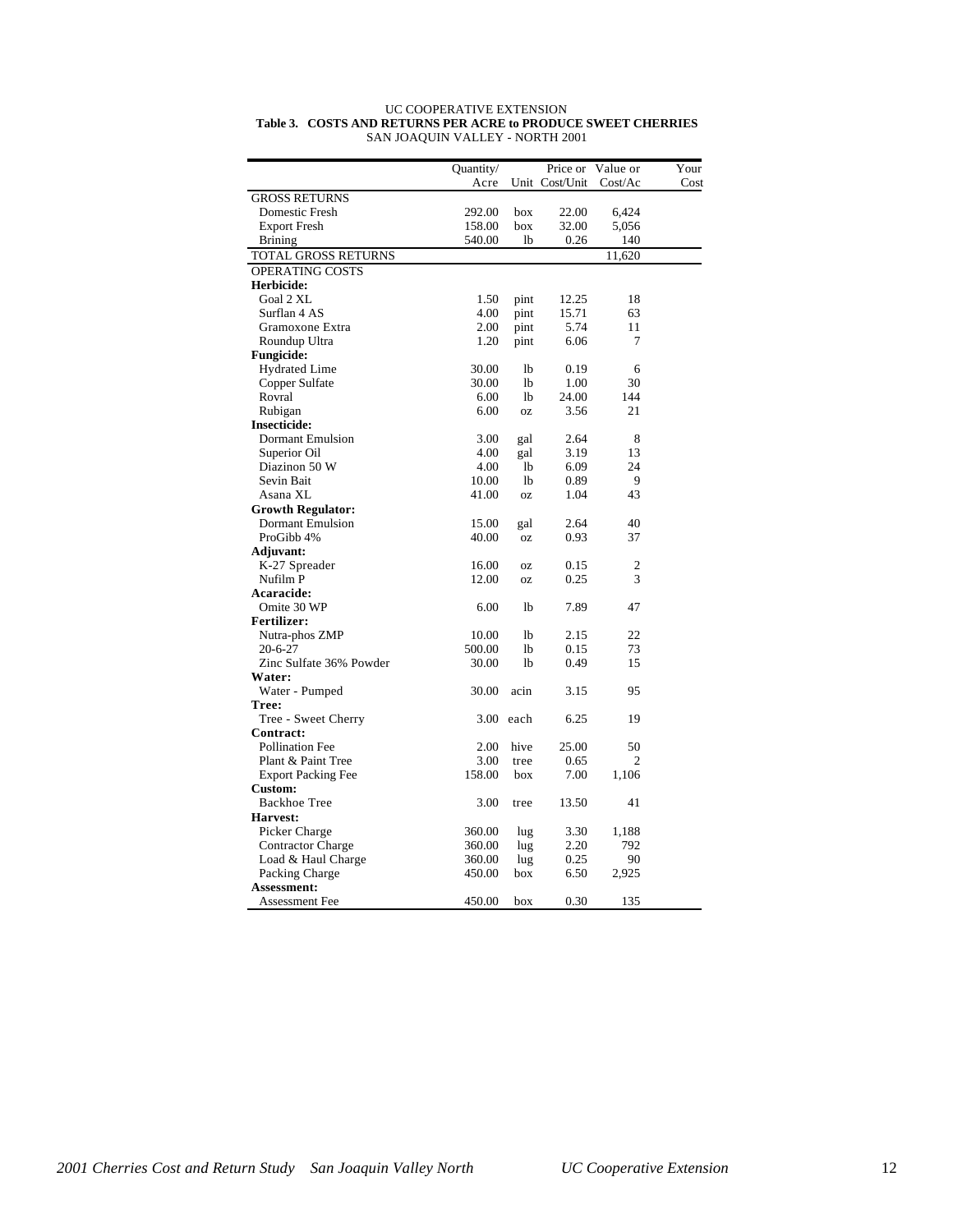#### UC COOPERATIVE EXTENSION **Table 3. continued**

|                                          | Quantity/ |     | Price or       | Value or | Your |
|------------------------------------------|-----------|-----|----------------|----------|------|
|                                          | Acre      |     | Unit Cost/Unit | Cost/Ac  | Cost |
| Labor (machine)                          | 16.32     | hrs | 12.06          | 197      |      |
| Labor (non-machine)                      | 57.25     | hrs | 9.05           | 518      |      |
| Fuel - Gas                               | 9.04      | gal | 1.51           | 14       |      |
| Fuel - Diesel                            | 30.73     | gal | 1.26           | 39       |      |
| Lube                                     |           |     |                | 8        |      |
| Machinery repair                         |           |     |                | 35       |      |
| Interest on operating capital $@10.51\%$ |           |     |                | 68       |      |
| TOTAL OPERATING COSTS/ACRE               |           |     |                | 7,956    |      |
| TOTAL OPERATING COSTS/BOX*               |           |     |                | 18       |      |
| NET RETURNS ABOVE OPERATING COSTS        |           |     |                | 3,665    |      |
| <b>CASH OVERHEAD COSTS:</b>              |           |     |                |          |      |
| Office Expense                           |           |     |                | 110      |      |
| Liability Insurance                      |           |     |                | 6        |      |
| <b>Sanitation Fees</b>                   |           |     |                | 9        |      |
| Crop Insurance                           |           |     |                | 150      |      |
| <b>Property Taxes</b>                    |           |     |                | 126      |      |
| Property Insurance                       |           |     |                | 35       |      |
| <b>Investment Repairs</b>                |           |     |                | 48       |      |
| TOTAL CASH OVERHEAD COSTS/ACRE           |           |     |                | 484      |      |
| TOTAL CASH COSTS/ACRE                    |           |     |                | 8,440    |      |
| TOTAL CASH COSTS/BOX*                    |           |     |                | 19       |      |
| NON-CASH OVERHEAD COSTS (Capital         |           |     |                |          |      |
| Recovery)                                |           |     |                |          |      |
| <b>Buildings</b>                         |           |     |                | 54       |      |
| Shop Tools                               |           |     |                | 17       |      |
| Sprinkler system                         |           |     |                | 129      |      |
| <b>Hand Tools</b>                        |           |     |                | 6        |      |
| Ladders - 50 Total                       |           |     |                | 27       |      |
| Land                                     |           |     |                | 494      |      |
| Cherry establishment                     |           |     |                | 670      |      |
| Equipment                                |           |     |                | 196      |      |
| TOTAL NON-CASH OVERHEAD COSTS/ACRE       |           |     |                | 1,594    |      |
| <b>TOTAL COSTS/ACRE</b>                  |           |     |                | 10,033   |      |
| TOTAL COSTS/BOX*                         |           |     |                | 22       |      |
| NET RETURNS ABOVE TOTAL COSTS            |           |     |                | 1,587    |      |

\*450 boxes/acre (domestic + export)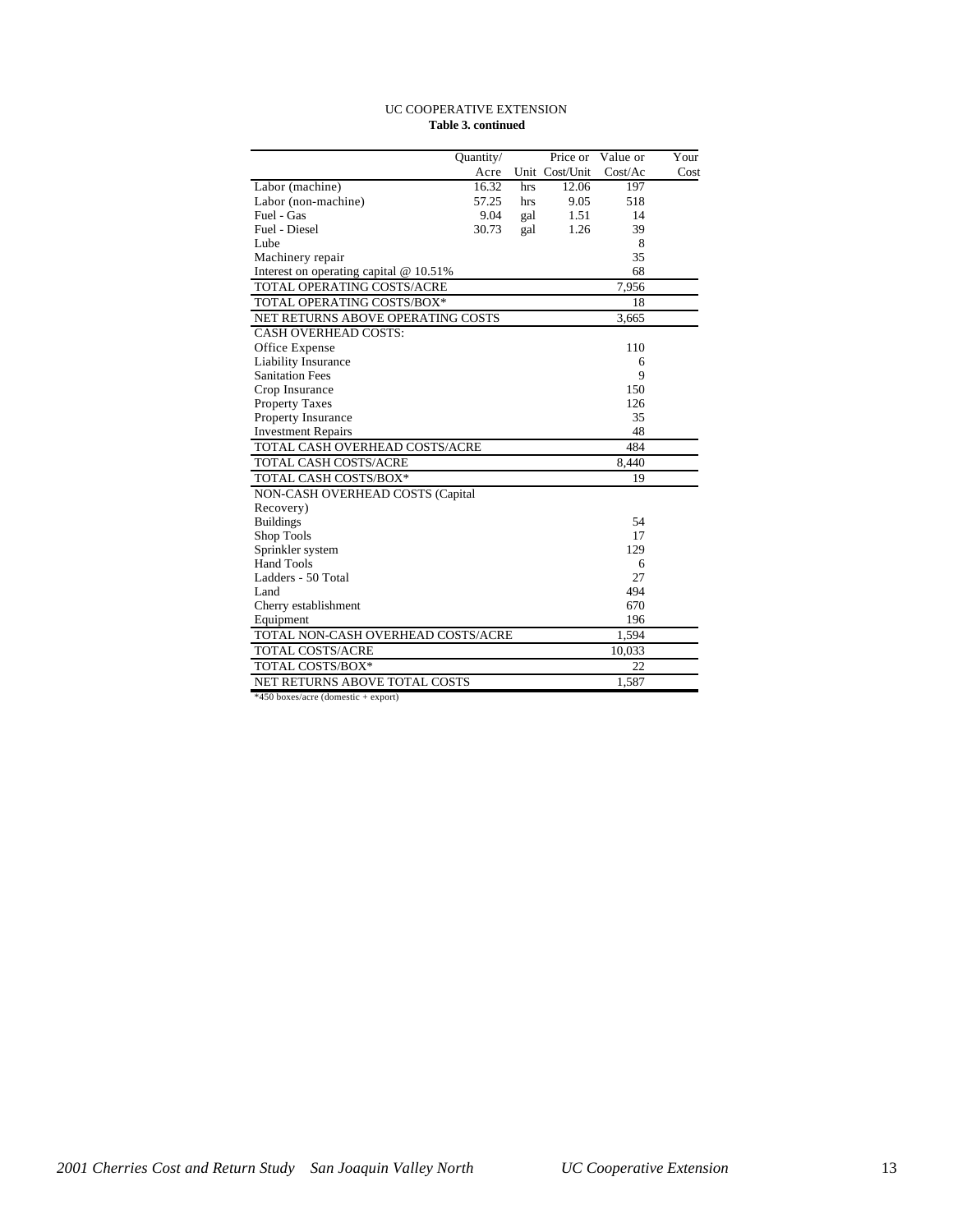| Beginning JAN 01                    | <b>JAN</b>     |                | FEB MAR        |              | <b>APR MAY</b>  | <b>JUN</b>      |                | JUL AUG        | <b>SEP</b>     | OCT NOV        |              |                | DEC TOTAL |
|-------------------------------------|----------------|----------------|----------------|--------------|-----------------|-----------------|----------------|----------------|----------------|----------------|--------------|----------------|-----------|
| Ending DEC 01                       | 01             | 01             | 01             | 01           | 01              | 01              | 01             | 01             | 01             | 01             | 01           | 01             |           |
| Cultural:                           |                |                |                |              |                 |                 |                |                |                |                |              |                |           |
| Weed Control - Fall Strip           |                |                |                |              |                 |                 |                |                |                |                | 98           |                | 98        |
| Pest Control – Dormant/Zinc         |                |                |                |              |                 |                 |                |                |                |                | 65           |                | 65        |
| Train & Prune - Dormant             | 362            |                |                |              |                 |                 |                |                |                |                |              |                | 362       |
| <b>Brush Disposal</b>               | 30             |                |                |              |                 |                 |                |                |                |                |              |                | 30        |
| Growth Regulator - Bloom            | 46             |                |                |              |                 |                 |                |                |                |                |              |                | 46        |
| Pest Control - Delayed Dormant      |                | 44             |                |              |                 |                 |                |                |                |                |              |                | 44        |
| Pollination                         |                |                |                | 50           |                 |                 |                |                |                |                |              |                | 50        |
| Pest Control - Fungicide 3X         |                |                | 55             | 55           | 77              |                 |                |                |                |                |              |                | 187       |
| Trees - 3 trees/acre replanted      |                |                | 19             |              |                 |                 |                |                |                |                |              |                | 19        |
| Backhoe-Plant & paint trees         |                |                | 61             |              |                 |                 |                |                |                |                |              |                | 61        |
| Pest Control - Earwigs              |                |                |                | 13           |                 |                 |                |                |                |                |              |                | 13        |
| Pest Control - Worm/Minor Nutrients |                |                |                | 37           |                 |                 |                |                |                |                |              |                | 37        |
| Weed Control - Mow 5X               |                |                |                | 15           | 15              | 15              |                | 15             | 15             |                |              |                | 73        |
| Irrigate 8X                         |                |                |                | 12           | 15              | 15              | 30             | 30             | 12             |                |              |                | 113       |
| Weed Control - Spot Spray 2X        |                |                |                | 9            |                 |                 | 9              |                |                |                |              |                | 19        |
| Gibberellic Acid Spray              |                |                |                | 44           |                 |                 |                |                |                |                |              |                | 44        |
| Train & Prune - Summer              |                |                |                |              |                 | 109             |                |                |                |                |              |                | 109       |
| Pest Control-Leafhopper/Mites       |                |                |                |              |                 | 18              | 66             |                | 18             |                |              |                | 103       |
| Fertilize - 500 Lbs 20-6-27/acre    |                |                |                |              |                 | 77              |                |                |                |                |              |                | 77        |
| Pickup Truck Use                    | 5              | 5              | 5              | 5            | 5               | 5               | 5              | 5              | 5              | 5              | 5            |                | 57        |
| ATV Use                             | $\overline{4}$ | 4              | $\overline{4}$ | 4            | $\overline{4}$  | 4               | 4              | $\overline{4}$ | $\overline{4}$ | $\overline{4}$ | 4            |                | 46        |
| TOTAL CULTURAL COSTS                | 448            | 53             | 144            | 245          | 115             | 243             | 114            | 54             | 54             | 9              | 172          |                | 1,651     |
| Harvest:                            |                |                |                |              |                 |                 |                |                |                |                |              |                |           |
| Pick                                |                |                |                |              | 1,980           |                 |                |                |                |                |              |                | 1,980     |
| Load & Haul                         |                |                |                |              | 90              |                 |                |                |                |                |              |                | 90        |
| Pack                                |                |                |                |              | 2,925           |                 |                |                |                |                |              |                | 2,925     |
| <b>Export Packing Charge</b>        |                |                |                |              | 1,106           |                 |                |                |                |                |              |                | 1,106     |
| California Cherry Advisory Board    |                |                |                |              | 135             |                 |                |                |                |                |              |                | 135       |
| <b>TOTAL HARVEST COSTS</b>          |                |                |                |              | 6,236           |                 |                |                |                |                |              |                | 6,236     |
| Interest on operating capital       | $\overline{4}$ | 4              | 6              | 8            | 63              | $-5$            | $-3$           | $-2$           | $-2$           | $-2$           | $-2$         |                | 69        |
| TOTAL OPERATING COSTS/ACRE          | 452            | 57             | 150            | 252          | 6,415           | 238             | 111            | 51             | 52             | 8              | 170          |                | 7,956     |
| TOTAL OPERATING COSTS/BOX*          | $\mathbf{1}$   | $\overline{0}$ | $\mathbf{0}$   | $\mathbf{1}$ | 13              | $\mathbf{0}$    | $\mathbf{0}$   | $\theta$       | $\mathbf{0}$   | $\mathbf{0}$   | $\mathbf{0}$ |                | 17        |
| Overhead:                           |                |                |                |              |                 |                 |                |                |                |                |              |                |           |
| Office Expense                      | 10             | 10             | 10             | 10           | 10              | 10              | 10             | 10             | 10             | 10             | 10           |                | 110       |
| Liability Insurance                 |                | 6              |                |              |                 |                 |                |                |                |                |              |                | 6         |
| <b>Sanitation Fees</b>              |                |                |                |              | 9               |                 |                |                |                |                |              |                | 9         |
| Crop Insurance                      | 150            |                |                |              |                 |                 |                |                |                |                |              |                | 150       |
| <b>Property Taxes</b>               | 63             |                |                |              |                 |                 | 63             |                |                |                |              |                | 126       |
| Property Insurance                  | 18             |                |                |              |                 |                 | 18             |                |                |                |              |                | 35        |
| <b>Investment Repairs</b>           | $\overline{4}$ | 4              | $\overline{4}$ | 4            | $\overline{4}$  | 4               | $\overline{4}$ | $\overline{4}$ | 4              | 4              | 4            | 4              | 48        |
| TOTAL CASH OVERHEAD COSTS           | 245            | 20             | 14             | 14           | $\overline{23}$ | $\overline{14}$ | 95             | 14             | 14             | 14             | 14           | $\overline{4}$ | 484       |
| TOTAL CASH COSTS/ACRE               | 697            | 78             | 164            | 266          | 6,437           | 252             | 206            | 65             | 66             | 22             | 184          | $\overline{4}$ | 8,440     |
| TOTAL CASH COSTS/BOX*               | 1              | $\theta$       | $\Omega$       | 1            | 13              | $\mathbf{1}$    | $\Omega$       | $\Omega$       | $\Omega$       | $\Omega$       | $\Omega$     | $\Omega$       | 18        |
|                                     |                |                |                |              |                 |                 |                |                |                |                |              |                |           |

#### UC COOPERATIVE EXTENSION **Table 4. MONTHLY CASH COSTS PER ACRE to PRODUCE SWEET CHERRIES** SAN JOAQUIN VALLEY - NORTH 2001

\*450 boxes/acre (domestic + export)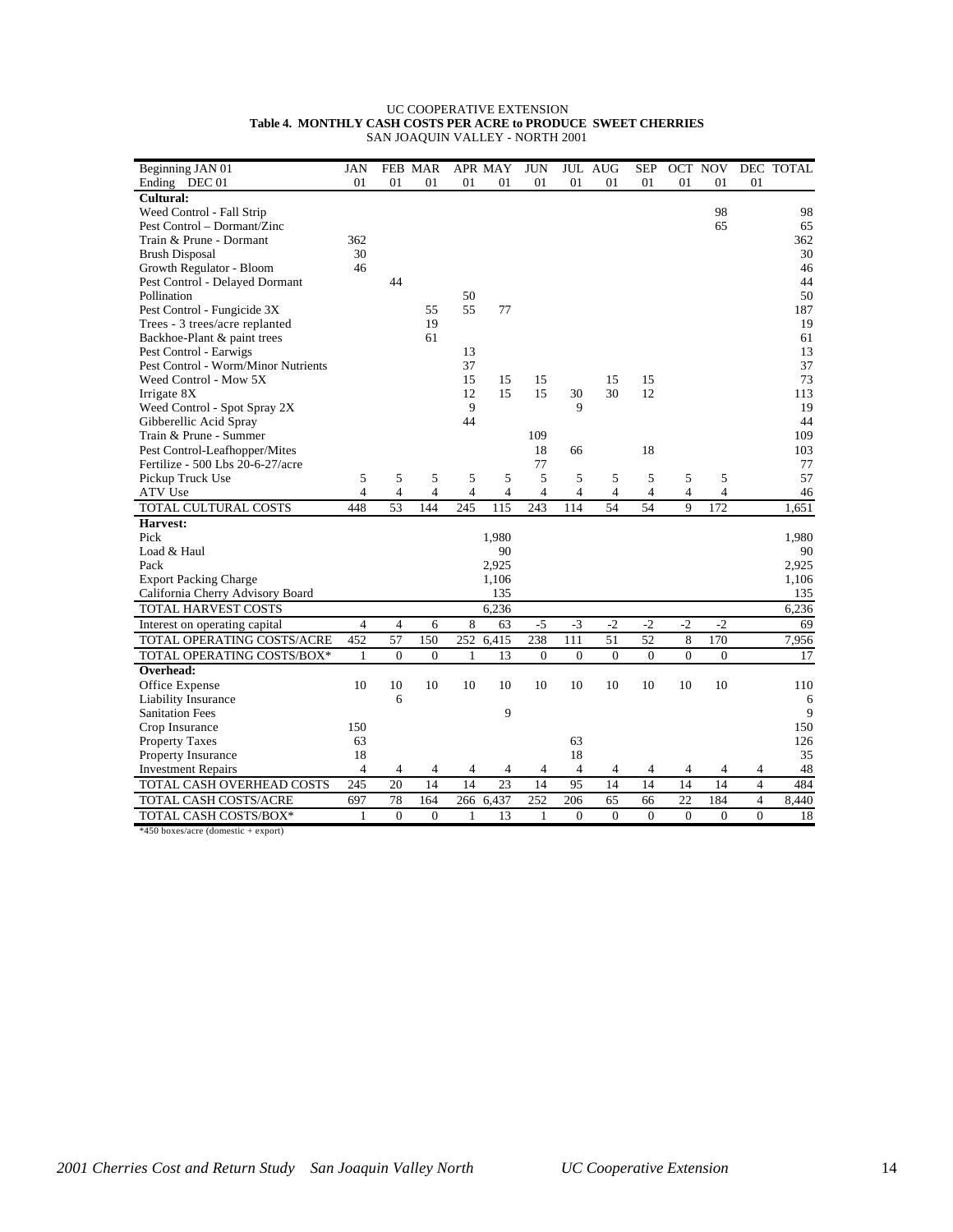#### UC COOPERATIVE EXTENSION **Table 5. WHOLE FARM ANNUAL EQUIPMENT, INVESTMENT, and BUSINESS OVERHEAD COSTS** SAN JOAQUIN VALLEY - NORTH 2001

|    |                         |         | Cash Overhead  |         |          |        |       |        |  |
|----|-------------------------|---------|----------------|---------|----------|--------|-------|--------|--|
|    |                         |         | Yrs            | Salvage | Capital  | Insur- |       |        |  |
| Yr | Description             | Price   | Life           | Value   | Recovery | ance   | Taxes | Total  |  |
| 01 | 25 HP 2WD Tractor       | 16.195  | 15             | 3.153   | 1.616    | 64     | 97    | 1.777  |  |
| 01 | 80 HP 2WD Tractor       | 35,500  | 15             | 6.911   | 3,543    | 141    | 212   | 3,896  |  |
| 01 | ATV 4WD                 | 7.430   | 7              | 2.818   | 1.036    | 34     | 51    | 1,121  |  |
| 01 | Brush Rake - 10'        | 2.245   | 25             | 64      | 186      | 8      | 12    | 206    |  |
| 01 | <b>Front End Loader</b> | 4,852   | 15             | 466     | 504      | 18     | 27    | 548    |  |
| 01 | Mower - Flail 10'       | 9.600   | 10             | 1.698   | 1.223    | 38     | 56    | 1.317  |  |
| 01 | Orch.Sprayer 500 G      | 19.741  | $\overline{4}$ | 7.266   | 4.145    | 90     | 135   | 4.370  |  |
| 01 | Pickup $1/2$ ton        | 16,500  | 7              | 1.650   | 2,837    | 60     | 91    | 2,988  |  |
| 01 | Spin/Spreader -3PT      | 1,738   | 20             | 91      | 158      | 6      | 9     | 173    |  |
| 01 | Weed Sprayer 100 g      | 3,424   | 10             | 342     | 456      | 13     | 19    | 487    |  |
|    | <b>TOTAL</b>            | 117,225 |                | 24,459  | 15,704   | 472    | 708   | 16,884 |  |
|    | 60% of New Cost *       | 70.335  |                | 14.675  | 9.422    | 283    | 425   | 10,130 |  |

### ANNUAL EQUIPMENT COSTS

\*Used to reflect a mix of new and used equipment

## **ANNUAL INVESTMENT COSTS**

|                         |         |      |         |                | Cash Overhead |       |          |        |
|-------------------------|---------|------|---------|----------------|---------------|-------|----------|--------|
|                         |         | Yrs  | Salvage | Capital        | Insur-        |       |          |        |
| Description             | Price   | Life |         | Value Recovery | ance          | Taxes | Repairs  | Total  |
| <b>Buildings</b>        | 44.693  | 20   |         | 4,121          | 149           | 223   | 894      | 5,387  |
| Cherry Establishment    | 248,800 | 15   |         | 26,802         | 829           | 1.244 | 0        | 28,874 |
| Hand Tools              | 4.595   | 15   | 460     | 476            | 17            | 25    | 92       | 610    |
| Ladders - 50 Total      | 7.700   | 10   |         | 1.081          | 26            | 38    | 154      | 1.299  |
| Land 80 acres           | 560,000 | 20   | 560,000 | 37.520         | $\mathbf{0}$  | 5.600 | $\Omega$ | 43.120 |
| Shop Tools              | 12,637  | 15   | 1.264   | 1,310          | 46            | 70    | 253      | 1,679  |
| Sprinkler system        | 56,000  | 20   |         | 5,163          | 186           | 280   | 1.120    | 6,750  |
| <b>TOTAL INVESTMENT</b> | 934.425 |      | 561.724 | 76.473         | 1,253         | 7481  | 2,513    | 87.719 |

#### **ANNUAL BUSINESS OVERHEAD COSTS**

|                        | Units/ |      | Price/ | Total |
|------------------------|--------|------|--------|-------|
| Description            | Farm   | Unit | Unit   | Cost  |
| Crop Insurance         | 40     | acre | 150.00 | 6,000 |
| Liability Insurance    | 80     | acre | 6.36   | 509   |
| Office Expense         | 76     | acre | 110.00 | 8,360 |
| <b>Sanitation Fees</b> | 76     | acre | 8.52   | 648   |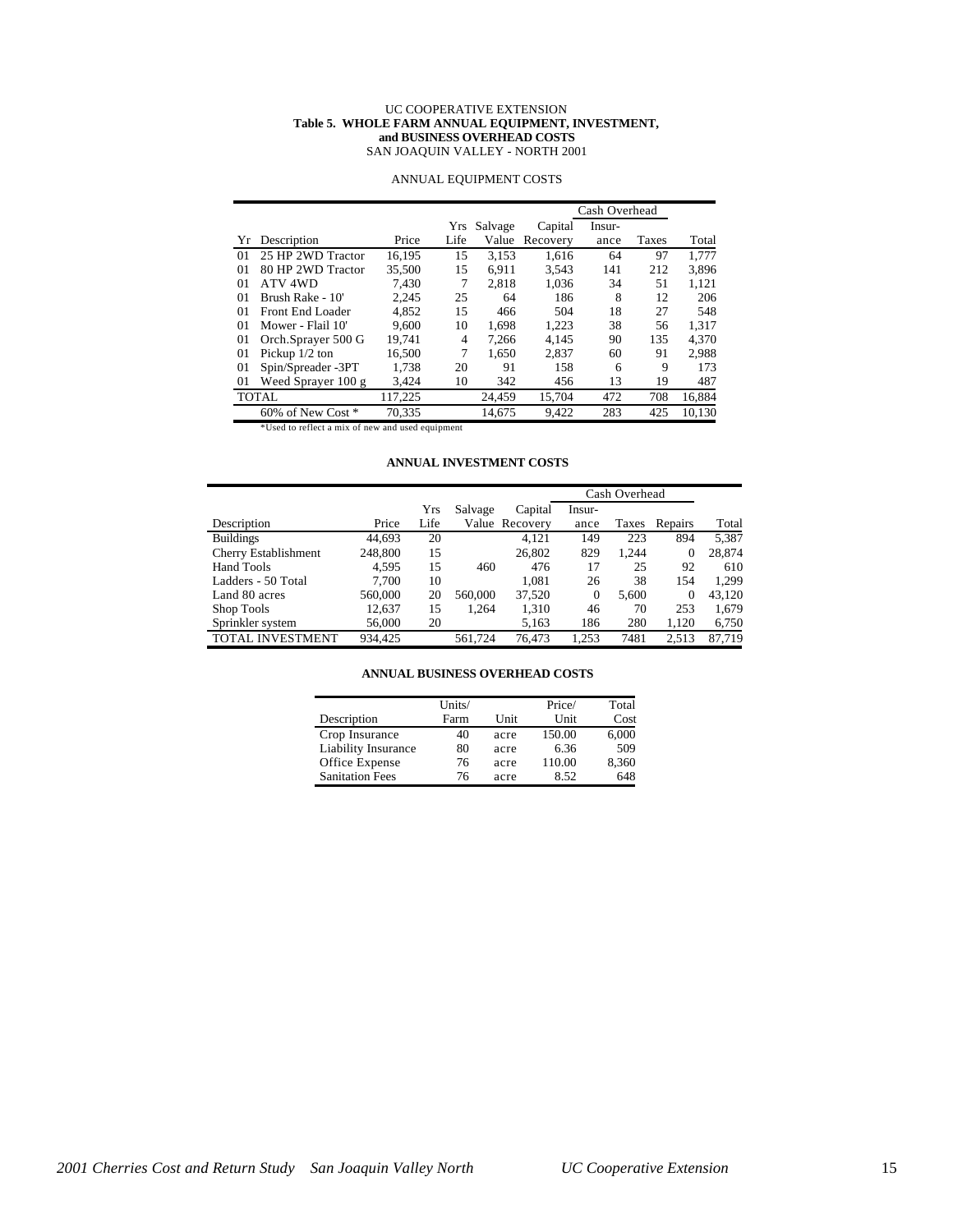#### UC COOPERATIVE EXTENSION **Table 6. HOURLY EQUIPMENT COSTS** SAN JOAQUIN VALLEY - NORTH 2001

|          |                    |        | <b>COSTS PER HOUR</b> |        |       |           |          |       |              |  |  |
|----------|--------------------|--------|-----------------------|--------|-------|-----------|----------|-------|--------------|--|--|
|          |                    | Actual | Cash Overhead         |        |       | Operating |          |       |              |  |  |
|          |                    | Hours  | Capital               | Insur- |       |           | Fuel $&$ | Total | Total        |  |  |
|          | Yr Description     |        | Used Recovery         | ance   | Taxes | Repairs   | Lube     | Oper. | $Costs/Hr$ . |  |  |
| $\Omega$ | 25 HP 2WD Tractor  | 50.60  | 19.16                 | 0.76   | 1.15  | 0.68      | 1.78     | 2.46  | 23.54        |  |  |
| $_{01}$  | 80 HP 2WD Tractor  | 297.00 | 7.16                  | 0.29   | 0.43  | 1.51      | 5.69     | 7.20  | 15.07        |  |  |
| 01       | ATV 4WD            | 285.00 | 2.18                  | 0.07   | 0.11  | 0.55      | 1.16     | 1.71  | 4.07         |  |  |
| $_{01}$  | Brush Rake - 10'   | 40.00  | 2.80                  | 0.12   | 0.17  | 0.30      | 0.00     | 0.30  | 3.38         |  |  |
| 01       | Front End Loader   | 40.00  | 7.56                  | 0.27   | 0.40  | 0.68      | 0.00     | 0.68  | 8.90         |  |  |
| 01       | Mower - Flail 10'  | 120.00 | 6.12                  | 0.19   | 0.28  | 2.08      | 0.00     | 2.08  | 8.66         |  |  |
| 01       | Orch.Sprayer 500 G | 110.00 | 22.61                 | 0.49   | 0.74  | 3.49      | 0.00     | 3.49  | 27.33        |  |  |
| 01       | Pickup $1/2$ ton   | 285.00 | 5.97                  | 0.13   | 0.19  | 1.21      | 4.34     | 5.55  | 11.84        |  |  |
| 01       | Spin/Spreader -3PT | 10.00  | 9.48                  | 0.37   | 0.55  | 0.64      | 0.00     | 0.64  | 11.03        |  |  |
| 01       | Weed Sprayer 100 G | 111.00 | 2.46                  | 0.07   | 0.10  | 0.91      | 0.00     | 0.91  | 3.54         |  |  |